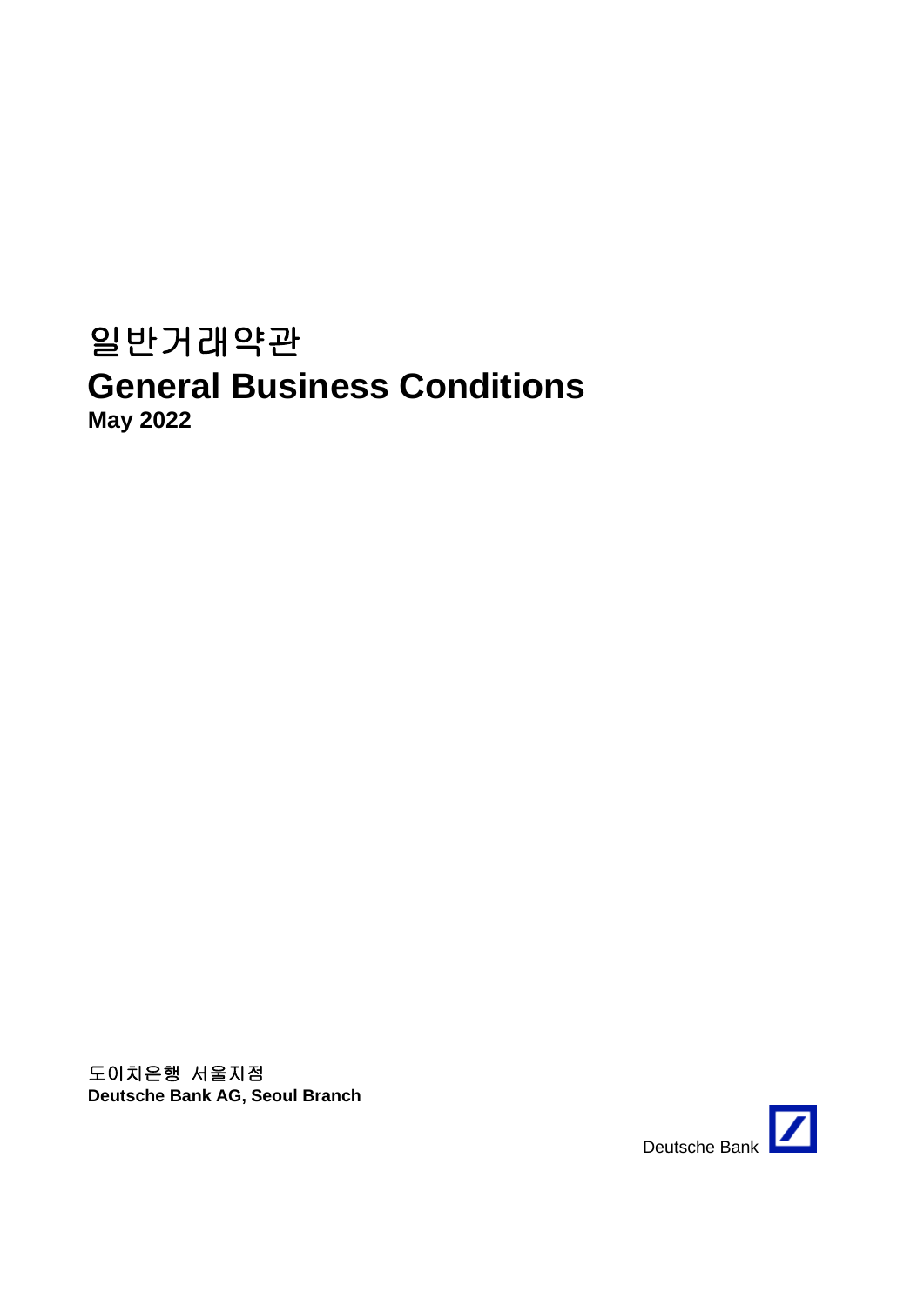# 도이치은행 서울지점 **Deutsche Bank AG, Seoul Branch** 일반거래약관

# **General Business Conditions**



다음 일반거래약관은 이은행의 대고객 관련업무를 규율한다. 모든 고객은 계정을 보유중인 은행영업점에서 영업시간 중 카운터에 비치되어 있는 일반 거래약관을 열람할수 있다. 또한 각 고객은 거래관계를 시작할 때 일반거래약관의 사본을 교부받는다. The following General Business Conditions govern our business relations with our customers. Any customer may inspect the General Business Conditions during business hours at the bank's office keeping the account, where they are on display at the counters; furthermore, each customer will be furnished with a copy of the General Business Conditions at the beginning of the business relationship.

## 고객과 은행사이의 거래 관계에 관한 일반규정

# **1.** 일반거래약관 및 개별거래관계를 위한 특별약관의 적용범위 및 변경

# (1) 적용범위

본 일반거래약관은 고객과 은행의 대한민국내 영업점(이하 "은행"이라 함)간의 모든 거래관계에 적용된다.<br>개별거래관계(유가증권 보관, 예금계좌 등)에는 특별약관, 개별거래관계(유가증권 보관, 예금계좌 등)에는 특별약관, 일반조건약정, 여신약정 또는 은행과 고객간에 수시로 체결되는 기타 약정(이하 통칭하여 "특별약관"이라 함)이 추가로 적용되며, 만약 본 일반거래약관과 특별약관간에 상이점이 있는 경우에는 위 특별약관이 우선 적용된다. 고객이 은행의 국외 소재 영업점과도 거래관계를 유지하고 있는 경우, 은행의 담보권(본 일반거래약관 제14조)은 위 국외 영업점이 갖는 채권까지 담보하는 것으로 한다.

#### (2) 변 경

은행이 본 일반거래약관을 변경하고자 하는 경우, 그 변경내용이 고객에게 불리한 때에는 서면통지로써, 그 밖의 경우에는 거래영업점에 게시함으로써 고객에게 이를 통지하기로 한다.

## **2.** 금융거래의 비밀보장 및 은행정보의 제공

## (1) 금융거래의 비밀보장

은행은 은행이 지득한 고객관련 사실 및 평가내용에 대한 비밀보장의 의무를 지닌다. 은행은 법령에 의하여 요구되는 경우, 고객이 동의한 경우, 본 일반거래약관 또는 특별약관에 의하여 은행이 금융정보를 공개할 권한을 갖는 경우 또는 이미 대중에게 공표된 정보인 경우 이외에는 고객에 관한 정보를 공개하여서는 아니된다.

## (2) 금융정보의 제공

재무상태, 신용상태 및 지불능력에 관한 일반적인 사항에 한정된다. 관련법령 및 본 일반거래약관에 달리 규정되어 있지 않는 한, 계좌 잔고, 예금액 또는 은행 여신거래상의 대출 금액에 관한 어떠한 정보도 공개되어서는 아니된다.

#### **Basic Rules Governing the Relationship Between the Customer and the Bank**

#### **1. Scope of application and amendments of these General Business Conditions and the Special Conditions for particular business relations.**

## (1) Scope of application

The General Business Conditions govern the entire business relationship between the customer and the bank's office in the Republic of Korea (the "Bank"). In addition, particular business relations (such as securities custodian transactions, deposit accounts) are governed by Special Conditions, General Terms and Conditions, facility letters or other agreements which may be entered into between the Bank and the customer from time to time (collectively, "Special Conditions") and if there is any conflict between these General Business Conditions and such Special Conditions, the latter shall prevail if the customer also maintains business relations with the Bank's Offices outside the Republic of Korea, the Bank's lien (No.14 of these General Business Conditions) also secures the claims of such offices.

#### (2) Amendments

If the Bank intends to amend these General Business Conditions, the Bank shall give written notice to the customer of such proposed amendment in case the changes will adversely affect the customer, otherwise, it shall post notices of the amendment in the offices of the Bank..

#### **2. Banking secrecy and disclosure of banking information**

#### (1) Banking secrecy

The Bank shall keep confidential any information (the "Banking information") regarding customer-related facts and evaluations of which it has knowledge. The Bank may only disclose the Banking information if it is legally required to do so or if the customer has consented thereto or if the Bank is authorized by these General Business Conditions or the Special Conditions to disclose such information has been available to the public.

#### (2) Disclosure of banking affairs

Unless otherwise specified herein or required by applicable laws or regulations, any disclosure of the Banking information will be limited to statements and comments of a general nature concerning the economic status, the creditworthiness and solvency of the customer; unless otherwise specified herein or required by applicable laws or regulations, no information will be disclosed as to amounts of balances of account, of savings deposits or of other assets entrusted to the Bank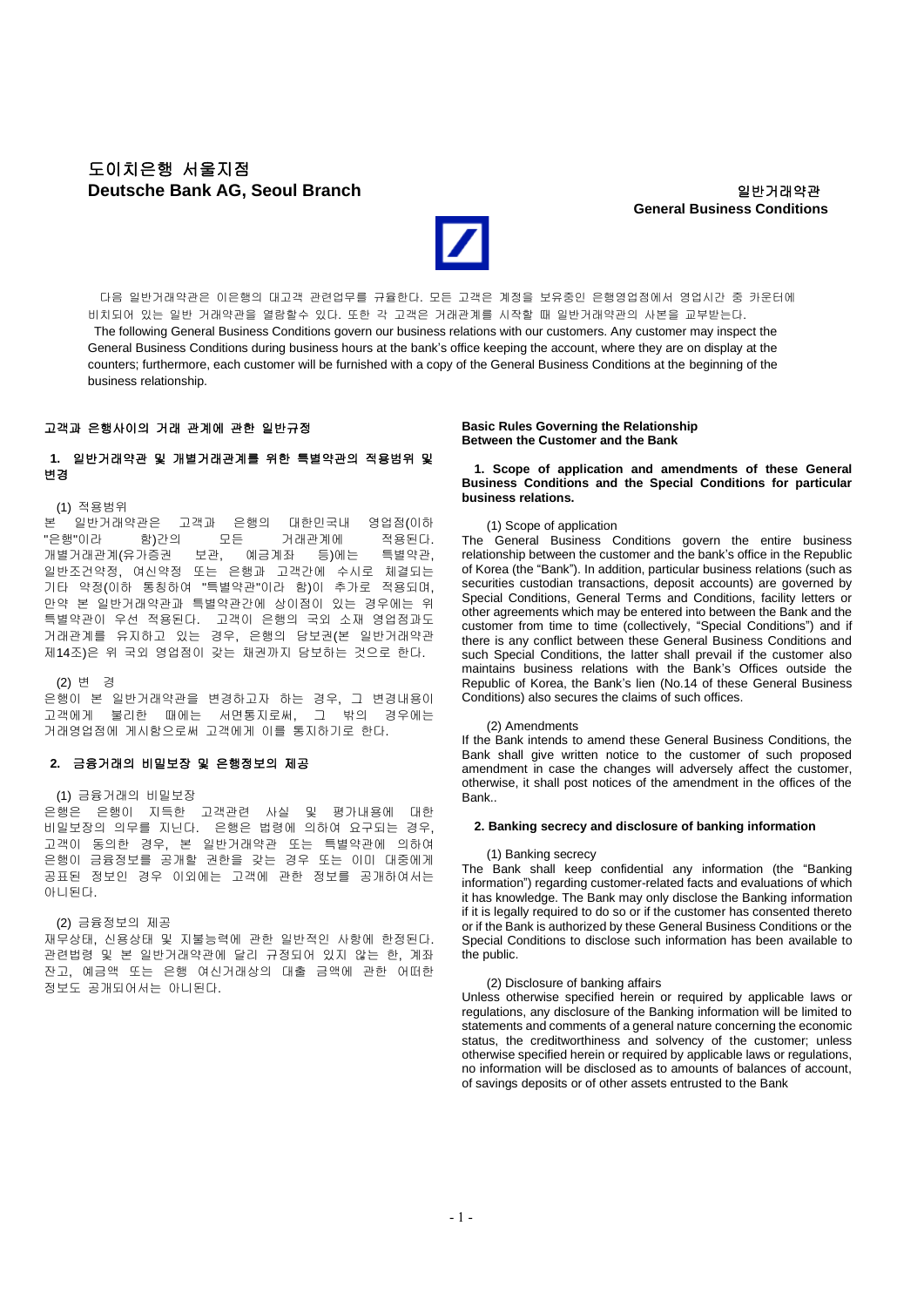#### (3) 신용정보의 교환 및 활용

(가) 고객이 은행과의 여신거래에 관하여 재정경제원의 교환 및 활용지침"(이하 "지침"이라 함) 및 전국은행연합회의 "금융기관 신용정보 교환 및 관리규약" (이하 "규약"이라 함)이 정하는 바에 따라 신용정보교환 및 관리대상에 해당하게 된 경우, 은행은 정보관리기간 동안 그 객관적 사실에 대한 정보사항을 다음 각 호와 같이 전국은행연합회에 등록하여 두고 동 사실을 신용정보활용기관이 자기거래상의 판단자료 또는 정책 부수자료로 교환, 활용한다. 위 지침 등의 내용이 변경된 때에는, 그 변경된 내용에 따르기로 한다.

1) 신용정보 교환 및 관리대상과 정보관리기간

(i) 기업정보: 위 지침 등이 정하는 기준에 해당하는 경우, 당해 고객의 부채, 재무현황 등 -- 등록기준일로부터 최장 5년까지

(ii) 불량정보: 대출금의 연체 또는 용도의 유용, 지급보증대급금 또는 대위변제 발생, 기타 부정한 방법으로 여신을 받음으로써 금융질서를 어지럽힌 사실들이 발생한 때 등의 경우, 동 등록사유, 해제사유 등 해제사유 발생일로부터 최장 5년까지

2) 신용정보활용기관: 은행 및 기타 금융기관, 재정경제원, 한국은행, 은행감독원, 증권감독원, 보험감독원 등

## **3.** 은행의 책임범위**;** 고객의 귀책사유

#### (1) 책임에 관한 일반원칙

은행이 업무를 행함에 있어 은행측의 과실 또는 은행의 직원이나 이행보조자의 과실에 대하여는 은행이 책임을 부담한다. 만일 개별거래관계를 위한 특별약관이나 기타 약정서상 이와 다른 규정이 있는 경우에는 위 특별약관 또는 기타 약정서에 정해진 바에 따른다. 고객의 과실이 위 손해발생과 관련된 경우(본 일반거래약관 제11조상의 협력의무를 위반한 경우 등)에는 그 과실이 손해발생에 관련된 정도에 따라 은행과 고객간의 손실부담범위를 결정한다.

## (2) 제3자에게 이행을 위임하는 주문의 경우

은행이 제3자에게 추가적인 이행을 위임하여야 하는 내용의 주문인 경우, 은행은 은행의 이름으로 제3자에게 그 주문을 전달함으로써 (제3자에게 이행을 위임하는 주문) 주문을 이행한 것으로 본다. 본 규정은 예를 들어 다른 금융기관으로부터 금융정보를 획득하여야 할 경우, 또는 국외에서 유가증권을 보관하고 관리할 경우 등에 적용된다. 이 경우 은행은 제3자를 선택하고 지시를 함에 있어서 상당한 주의를 할 책임만을 부담한다.

## (3) 업무불능의 경우

은행은 천재지변, 폭동, 전쟁이나 자연재해 혹은 기타 은행에 책임없는 사유(파업, 직장폐쇄, 교통장애, 국내 혹은 국외의 고위 당국의 행정명령)로 인해 야기된 손실에 대하여는 책임을 지지 않는다.

## (3) Exchange and use of credit information

 (a) If the customer becomes subject to exchange and management of credit information with respect to its credit transactions with the Bank, pursuant to the provisions of the "Guide on Exchange and Use of Credit information"(the Guide") issued by the Ministry of Finance and Economy and the "Credit Information Exchange and Management Regulations of Financial Institutions" (the "Regulations") issued by The Korea Federation of Banks, the Bank shall register objective factual information regarding the customer's credit transactions, as set forth below, with The Korea Federation of Banks during the information management period, in order to enable the credit information users to utilize such information for purposes of making credit decisions or as data for policy decisions. Any change in the Guide or Regulations shall apply to the customer.

1) Credit information subject to exchange and management and applicable information management period

(i) Information Regarding Business Status: The debt and financial status of the customer if such information is required to be reported under the standards provided in the Guide or Regulations-not longer than five(5) years from the effective date of the registration:

(ii) Adverse Credit Information: Reasons for registration of information with the Korea Federation of Banks and reasons for termination of credit transactions, if any event of default occurs, loan proceeds are used for improper purposes, payment is made under a payment guarantee on behalf of the principal obligor, or any loan is obtained in a fraudulent manner-not longer than five (5) years from the date when the cause for termination of credit transaction occurs.

2) Credit Information Users: Banks and other financial institutions, the Ministry of Finance and Economy, the Bank of Korea, the Office of Bank Supervision, the Securities Supervisory Board, the Insurance Supervisory Board, etc.

## **3. Liability of the Bank; customer's fault**

(1) General principles of liability

In performing its obligations, the Bank shall be liable for its own negligence, the negligence of any of its staff and of those persons to whom it has delegated the performance of its obligations. If the Special Conditions for particular business relations or other agreements contain provisions inconsistent herewith, such provisions shall prevail. In the event that the customer has contributed to the occurrence of the loss by any own fault (e.g., by breaching the obligations to cooperate as provided in No. 11 of these General Business Conditions), the principles of relative fault shall determine the extent to which the Bank and the customer shall have to bear the loss.

#### (2) Orders requiring delegation to third parties

If an order made by the customer requires the Bank to delegate the duty to a third party for further execution, the Bank shall be deemed to have performed the order when the order is delegated to the third party in its own name. This clause applies to cases such as obtaining Banking Information from other financial institutions or the custody and administration of securities in other countries. In such cases, the liability of the Bank shall be limited to the careful selection and instruction of the third party.

#### (3) Interruption of business

The Bank shall not be liable for any losses caused by force majeure, riot, war or natural disasters or due to other occurrences for which the Bank is not responsible (e.g. strike, lock-out, traffic hold-ups, administrative acts of domestic or foreign high authorities).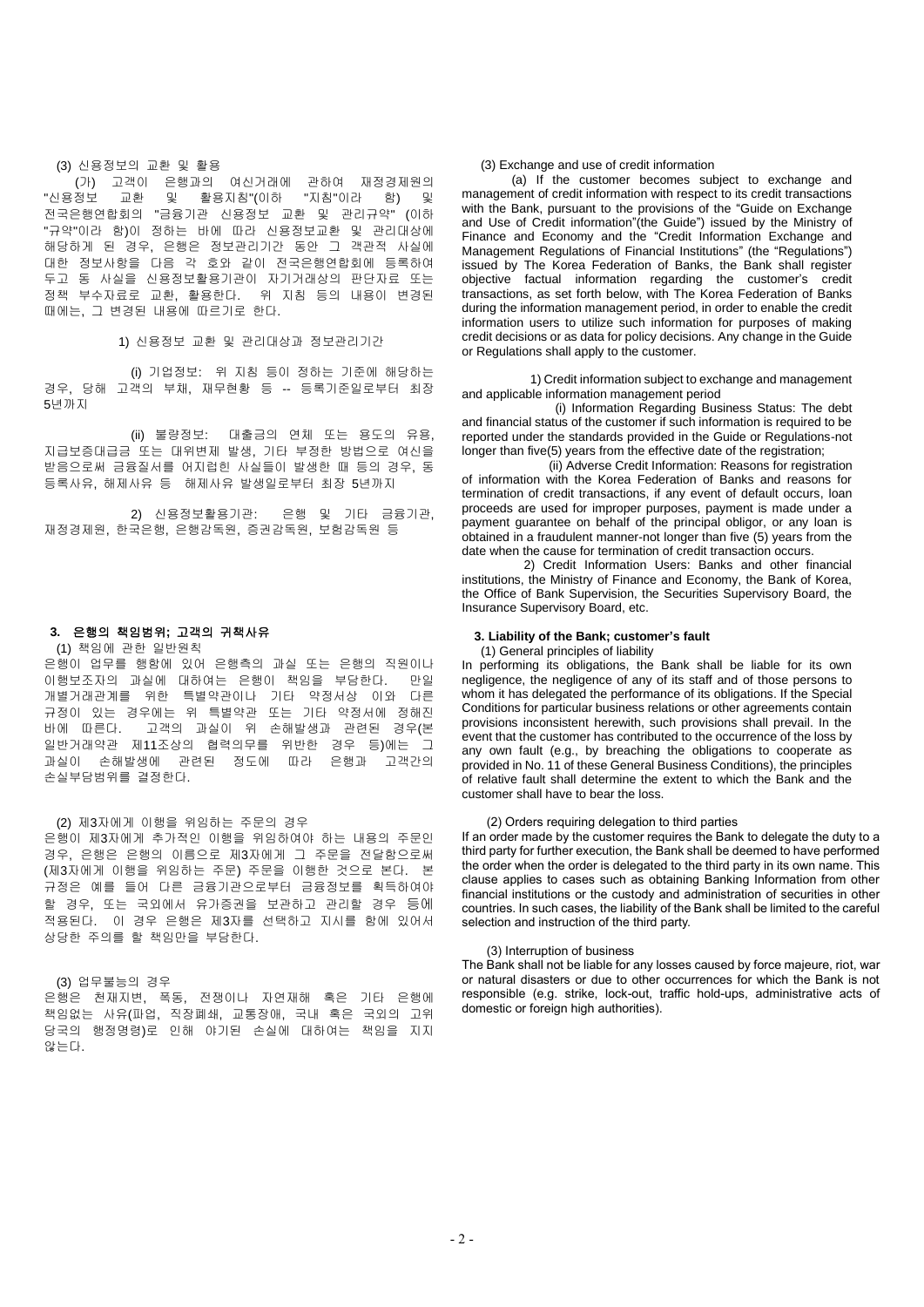## **4.** 고객으로부터의 상계

고객이 은행에 대하여 은행의 불법행위 또는 불법행위라고 주장하는 행위로 인해 손해배상 채권을 갖거나 갖고 있다고 주장하는 경우 고객은 위 손해배상채권에 대해 당사자간에 다툼이 없거나 위 채권이 법원의 종국판결에 의해 확정된 경우에 한하여 위 채권으로 은행에 대한 채무를 상계할 수 있다. 또한, 이종 통화로 표시된 채권, 채무간에 있어서는 은행의 동의를 얻은 때에 한하여 상계할 수 있다.

## **5.** 고객의 사망에 따른 재산처분권

고객이 사망할 경우 은행은 재산의 처분권한을 확인하기 위하여 상속증명서, 유언집행인의 자격증명서 또는 같은 목적에서 필요한 기타 서류의 제출을 요구할 수 있다. 외국어로 된 서류는 은행이 요청하는 경우 모두 한국어 번역본을 제출하여야 한다. 은행은 유언검인절차에 관한 기록과 함께 유언에 따른 집행을 증명하는 등본 또는 인증된 사본(유언서 등)이 제출될 경우 상속증명서 또는 유언집행인의 자격증명서의 제출을 요구하지 않을 수도 있다. 은행은 상속인 혹은 유언집행인으로 지정된 자를 재산처분권자로 인정하여 재산의 처분을 허용할 수 있으며 특히 위 상속인 혹은 유언집행인에게 지급 또는 인도를 행함으로써 은행의 채무를 면할 수 있다. 본 규정은 은행이 서류상 지정된 상속인 또는 유언집행인이 그러한 자격을 갖지 못하였다는 사실(이의제기 혹은 유언의 무효화 등)을 알고 있거나 그러한 사실을 은행의 부주의로 인해 알지 못한 경우에는 적용되지 않는다.

## **6.** 적용법률 및 합의관할

(1) 대한민국 법률의 적용

고객과 은행사이의 거래 관계에는 대한민국 법률이 적용된다.

## (2) 합의관할

본 일반거래약관에 의한 여신거래에 관하여 은행과 고객 또는 보증인이나 물상보증인과의 사이에 소송의 필요가 생긴 때에는, 법이 정하는 관할법원과 아울러 은행의 거래영업점 소재지 지방법원을 관할법원으로 한다. 다만, 은행의 채권관리업무가 이관된 경우에는 채권관리업무를 이관받은 모점 또는 다른 영업점 소재지 지방법원을 관할법원으로 한다.

# 계좌의 관리

## **7.** 정기 계좌명세서 (1) 정기 계좌명세서의 송부

다른 의사표시가 없는 한, 은행은 매 월말에 같은 기간동안 은행과 고객간에 발생한 채권(은행이 부과하는 이자 및 부담금 포함)내역을 명시한 당좌계좌에 대한 정기적인 계좌명세서를 송부한다. 은행은 본 일반거래약관 제12조 또는 고객과의 사이에 체결한 기타 약정서에 따라 발생하는 잔액에 대하여 이자를 부과할 수 있다. (2) 이의제기 기한

고객이 정기 계좌명세서의 오류나 누락에 대해 이의를 제기할 경우에는 동 명세서를 수령한 날로부터 1개월 이내에 하여야 한다. 고객은 위 기간이 경과한 후에도 정기 계좌명세서의 수정을 요구할 수 있다. 그러나 그 경우에는 차∙대변상의 기재가 잘못되었음을 고객이 입증하여야 한다.

## **8.** 은행에 의한 반대기재 및 수정기재

# (1) 정기 계좌명세서 송부이전

계좌상의 부정확한 입금처리(계좌번호 오류로 인한 경우 등)시에는 은행이 고객에 대해 반환청구권을 가진 경우에 한하여 차회 정기 계좌명세서 송부전에 차변에 반대기재를 함으로써 정정할 수 있다. 이 경우, 고객은 입금처리된 것과 동일한 금액에 대한 처분이 이미 이루어졌으므로 차변기입에 대해 이의를 제기할 수 없다(반대기재).

## **4. Set-off by the customer**

The customer may only set off claims that I have arisen due to tort or alleged tort on the part of the Bank against its obligations to the Bank if the customer's claims are undisputed or have been confirmed by a final court decision. In addition, the customer may not exercise the right of set-off between any claims and obligations denominated in different currencies unless the Bank consents thereto.

#### **5. Right of disposal upon the death of the customer**

Upon the death of the customer, the Bank may, in order to establish the right of disposal, demand the production of a certificate of inheritance, a certificate of executorship or further documents required for such purpose; any documents in a foreign language must, if the Bank so requests, be submitted in a Korean language translation. The Bank may waive the production of a certificate of inheritance or a certificate of executorship if an official or certified copy of the testamentary disposition (e.g., last will) together with the relevant record of probate proceedings is presented. The Bank may consider any person designated therein as heir or executor as the entitiled person, allow this person to dispose of any assets and, in particular, make payment or delivery to this person, thereby discharging its obligations. This shall not apply if the Bank is aware that the person designated therein is not entitled to dispose (e.g. following challenge or invalidity of the will) or if this has not come to the knowledge of the Bank due to its own negligence.

# **6. Applicable law and place of jurisdiction for customers**

#### (1) Applicability of Korean law

Korean law shall apply to the business relationship between the customer and the Bank.

## (2) Jurisdiction

In addition to the jurisdiction prescribed by law, the district court having jurisdiction over the business offices of the Bank shall have jurisdiction over any legal action instituted between the Bank and the customer, the guarantor or owner of collateral in connection with the credit transaction under these General Business Conditions; provided, however, if the Bank transferred the management of credit to the principal office of the Bank or any other branch offices in Korea, the district court having jurisdiction over the principal office of the Bank or the branch office to which the management of credit has been transferred shall have jurisdiction over such legal actions.

#### **Administration of Accounts**

#### **7. Periodic statements of account**

(1) Issue of periodic statements of account

Unless otherwise agreed upon, the Bank issues periodic statements of account for a current account at the end of each month, thereby clearing the claims accrued by both parties during this period (Including interest and charges imposed by the Bank). The Bank may charge interest on the balance arising therefrom in accordance with No. 12 of these General Business Conditions or any other agreements entered into with the customer.

# (2) Time allowed for objections

Any objections a customer may have concerning the incorrectness or incompleteness of a periodic statement of accounts must be raised not later than the end of one month following its receipt; if the objections are made in writing, it is sufficient to dispatch these within the period of one month. The customer may demand a correction of the periodic statement of accounts even after expiry of, this period, but must then prove that the account was either wrongly debited or mistakenly not credited.

#### **8. Reserve entries and correction made by the Bank**

(1) Prior to issuing a periodic statement of accounts

In correct credit entries on current accounts (e.g., due to a wrong account member) may be reserved by the Bank through a debit entry prior to the issue of the next periodic statement of accounts to the extent that the Bank has a repayment claim against the customer; in such case, the customer shall not object to the debit entry on the ground that a disposal of an amount equivalent to the credit entry had already been made(reserve entry).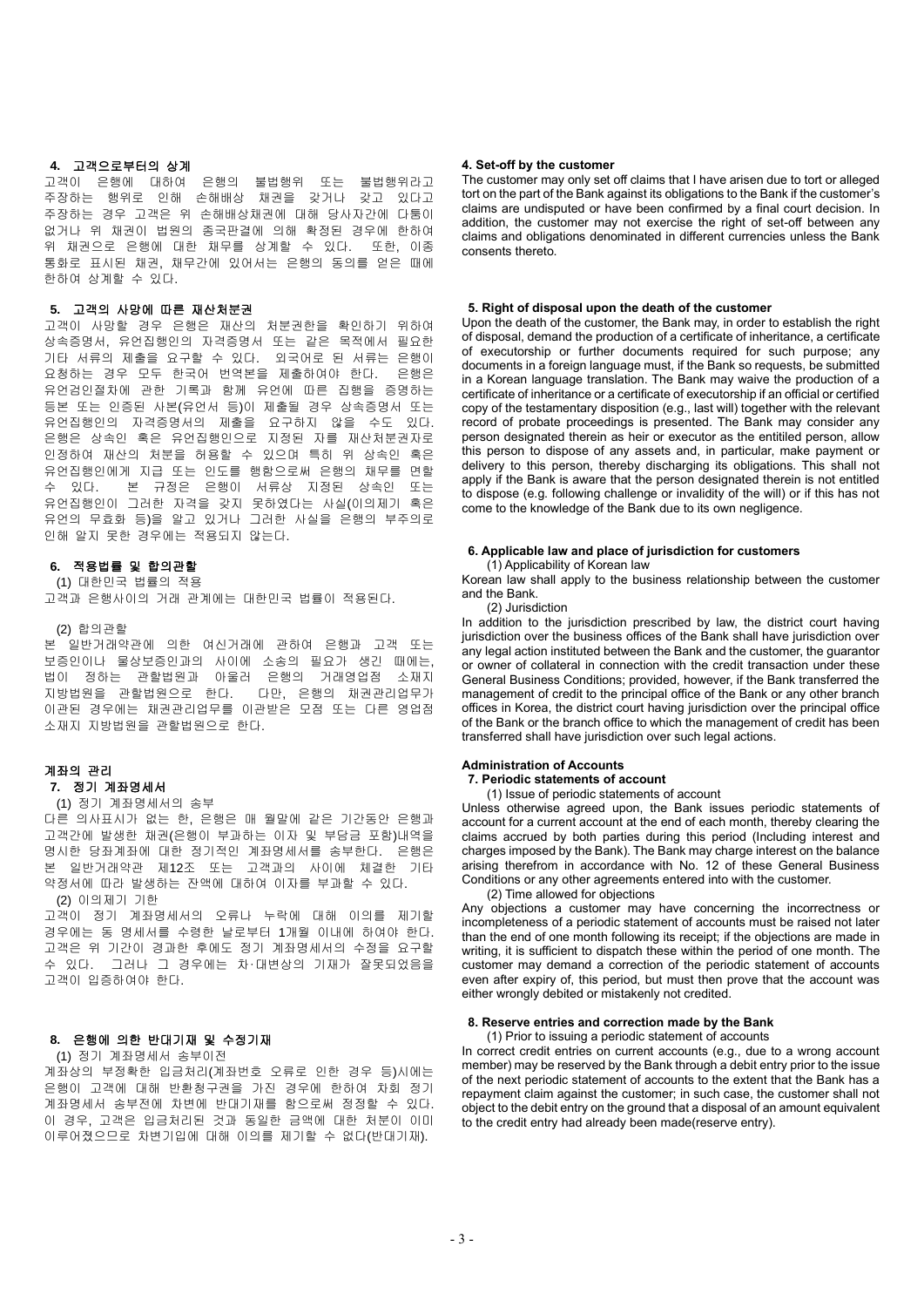#### (2) 정기 계좌명세서 송부이후

은행이 정기 계좌명세서 발행 이후 입금처리가 잘못된 것을 발견한 경우로서 은행이 고객에 대해 반환청구권을 가진 경우, 은행은 반환청구권 해당 금액을 고객의 계좌에서 차기한다(수정기재). 만일 고객이 수정기재 사실에 대하여 이의를 제기하는 경우, 은행은 이의제기된 금액을 다시 해당 계좌에 입금처리하고 반환청구권을 별도로 행사하여야 한다.

#### (3) 고객에 대한 통지; 이자계산

은행은 모든 반대기재 및 수정기재에 대하여 고객에게 즉시 통지한다. 이자계산과 관련하여 은행은 위 반대기재 또는 수정기재가 부정확한 기입을 한 날까지 소급해서 효력을 발생한 것으로 처리한다.

## **9.** 추심지시

#### (1) 증서제출시의 조건부 입금처리

은행이 수표금액을 그 교환 및 최종결제 이전에 입금된 것으로 처리한 경우, 이러한 입금처리는 당해 수표가 교환에 회부되어 최종 결제될 것을 조건으로 한다. 이점은 수표의 지급지가 은행인 경우에도 같다. 고객이 은행에게 채무자에 대한 추심을 위임하는 기타 증서(이표 등)를 제시한 경우 은행이 위 금액을 추심하는 것을 조건으로 하여 은행은 해당금액이 입금된 것으로 처리 할 수 있다. 이점은 당해 증서의 지급지가 은행인 경우에도 같다. 만일 수표가 지급되지 않은 경우 또는 은행이 추심지시에 따른 금액을 영수하지 못한 경우, 은행은 정기 계좌명세서의 발급 여부에 관계없이 이러한 조건부 입금처리를 취소한다.

#### (2) 고객이 발행하는 수표의 지급

고객이 발행하는 수표로서 현금과 상환으로 지급되는 수표는 일단 해당 금액을 수표 제시인에게 지급된 때 지급된 것으로 본다. 또한 수표는 은행이 지급통지서를 발송한 경우에도 그 즉시 지급된 것으로 본다.

## **10.** 외화계좌 및 외환거래에 대한 위험부담

## (1) 외화계좌 관련 지시의 실행

고객의 외화계좌는 현금에 의하지 아니하고 고객에 대한 외화지급을 하거나 고객이 외화자금을 처분하는 경우 사용된다. 외화계좌의 잔액의 처분(외화 잔액의 차감에 의한 송금지시의 경우 등)은 은행이 그 자체 조직내에서 완전히 이루어지지 않는 경우에는 당해 통화국가의 은행을 통해 이루어지게 된다.

#### (2) 고객과의 외화거래시의 계좌입금

은행이 고객에게 외화금액을 지급하여야 하는 거래(선물환거래 등)를 체결하는 경우에는 달리 약정하지 않는 한 해당 통화를 고객의 계좌에 입금하는 방법에 의하여 채무를 이행한다.

#### (3) 은행의 의무이행의 잠정적인 제한

해당 통화국가의 정치적 조치 또는 기타 사정으로 인하여 은행이 외화 대변잔액 또는 지급표시 통화를 처분할 수 없거나 그 처분이 제한되는 경우 그 범위내에서 은행이 고객의 지시에 따라 외화 잔액을 차감하거나(제1항) 또는 외화채무를 변제할(제2항) 의무는 중단되며, 그러한 조치나 사정이 존속하는 범위내에서는, 은행은 당해 통화국가 이외의 기타 지역에서 원화를 포함한 기타의 통화로 의무를 이행하거나 또는 현금을 지급해야 할 의무를 부담하지 않는다. 그러나, 은행이 외화잔액을 차감 하라는 지시를 실행할 의무는 그러한 지시를 은행 자체 조직내에서 완전히 수행할 수 있는 한 중단되지 않는다. 고객과 은행이 각자 동종의 통화로 상호간의 채권을 상계할 수 있는 권리는 이 조항에 의하여 영향받지 않는다.

## (4) 환 율

고객과 은행간에 별도의 약정이 없는 한, 상계, 대리환급 변제충당 또는 변제에 적용될 환율은 은행이 상계의 계산을 실행하거나 대리환급 변제충당을 할 때 또는 고객이 변제할 때에 은행이 고시하는 전신환매도율 또는 은행이 고시하는 환율로 한다.

## (2) After issuing a periodic statement of accounts

If the Bank discovers any incorrect credit entry after a periodic statement of accounts has been issued and if the Bank has a repayment claim against the customer, Bank will debit the account of the customer with the amount of its claim (correction entry). If the customer objects to the correction entry, Bank will re-credit the account with the amount in dispute and enforce its repayment claim separately.

## (3) Notice to the customer; calculation of interest

The Bank will immediately notify the customer of any reserve entries and correction entries made. With respect to the calculation of interest, the Bank shall effect the entries retroactively as of the day on which the incorrect entry was made.

## **9. Collection orders**

(1) Conditional credit entries effected upon presentation of documents The Bank credits the countervalue of cheques prior to their cleaning and final settlement on the condition that the cheques will be cleared and finally settled, even if these items are payable at the Bank itself. If the customer surrenders other items, instruction the Bank to collect an amount due from a debtor (e.g. interest coupons) and if the Bank effects a credit entry for such amount, this is done under the reserve that the Bank will obtain the amount. This reserve shall also apply if the items are payable at the Bank itself. If cheques are not honored or if the Bank does not obtain the amount under the collection order, the Bank will reverse the conditional credit entry regardless of whether or not a periodic statement of accounts has been issued in the meantime.

## (2) Payment of cheques issued by the customer

Cheques issued by the customer and payable in cash are deemed to have been paid once their amount has been paid to the presenting party. Cheques are also deemed to have been paid as soon as the Bank dispatches an advice of payment.

# **10. Risks inherent in foreign currency accounts and transactions**

 (1) Execution of orders relating to foreign currency accounts Foreign currency accounts of the customer serve to effect the cashless settlement of payments to and disposals by the customer in foreign currency. Disposals of credit balances in foreign currency accounts (e.g., transfer orders through the debit of the foreign currency credit balance) are settled through or by banks in the home country of the currency unless the Bank executes them entirely within its own organization.

 (2) Credit entries for foreign currency transactions with the customer If the Bank concludes a transaction with the customer (e.g. a forward exchange transaction) under which the Bank is obligated to pay an amount in a foreign currency, it will discharge its foreign currency obligation by crediting the account of the customer in the respective currency, unless otherwise agreed.

(3) Temporary limitation of performance by the Bank

The Bank's duty to execute a disposal order to the debit of a foreign currency credit balance (paragraph 1) or to discharge a foreign currency obligation (paragraph 2) shall be suspended to the extent that and for as long as the Bank cannot or can only restrictedly dispose of the currency in which the foreign currency credit balance of the obligation is denominated, due to political measures or events in the country of the respective currency. To the extent that and for as long as such measures or events persist, the Bank is not obligated either to perform at some other place outside the country of the respective currency, in some other currency including Korean Won or by providing cash. However, the Bank's duty to execute a disposal order to the debit of a foreign currency credit balance shall not be suspended if the Bank can execute it entirely within its own organization. The right of the customer and of the Bank to set off mutual claims due in the same currency against each other shall not be affected by the above provisions.

#### (4) Foreign exchange rate

The foreign exchange rate applicable to a set-off, withdrawal, appropriation or payment shall be the selling rate for telegraphic transfers or other foreign exchange rate quoted by the Bank as of the time such set-off, withdrawal, appropriation or payment is actually made, unless otherwise agreed between the customer and the Bank.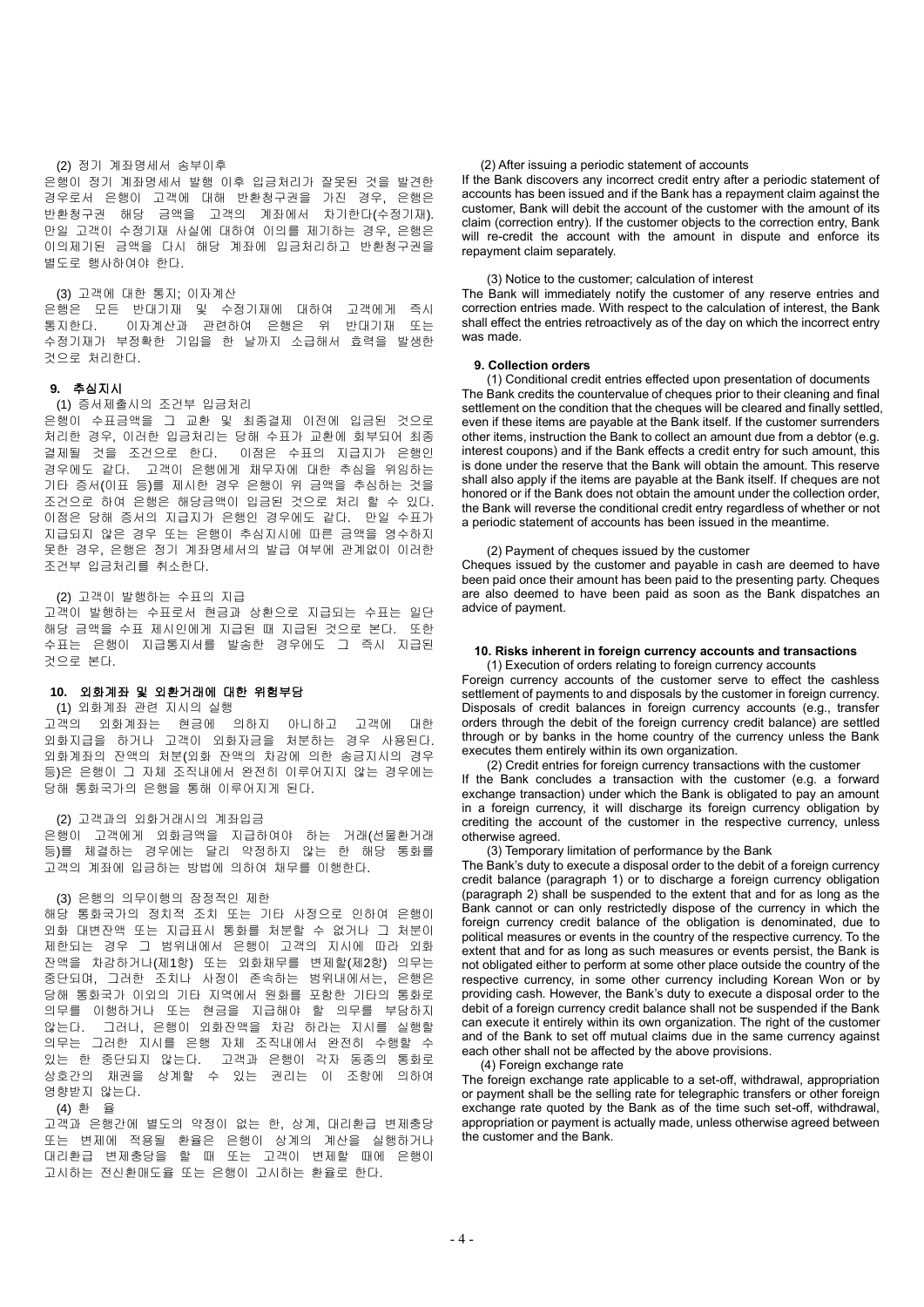## **11.** 고객의 협조 의무

(1) 고객의 상호, 주소 또는 대리권(대표권)의 변경

거래의 적정한 처리를 위하여 고객은 타인에게 수여된 은행에 대한 대리권(대표권) (특히 대리권 수여의 표시에 의한 대리권)의 소멸 또는 변경 뿐만아니라 고객의 상호, 주소, 전화번호, 인감 및 서명상의 변경사실을 은행에게 즉시 통보하여야 한다. 대리권(대표권) 또는 인감에 대한 등기(상업등기부 등) 또는 그 소멸이나 변경사항 등을 등기하는 경우에도 적절히 통지하여야 한다.

## (2) 지시의 명료성

모든 종류의 지시는 그 내용이 명료하여야 한다. 은행은 불명료한 지시에 관해 고객에게 문의할 수 있고 그로인한 업무처리 지연에 대하여 책임을 지지 않는다. 특히 계좌의 대변 기입(이체 등)을 주문하는 경우에 고객은 수취인의 성명, 은행코드번호 및 계좌번호 등을 정확하고 완전하게 명시하여야 한다. 지시사항의 변경, 확인 또는 반복에 있어서도 이와 같다.

# (3) 지시실행의 긴급성에 관한 명시<br>!객이 : 신속한 : 실행을 : 요하는

고객이 신속한 실행을 요하는 지시를 하고자 하는 경우(일정시점까지 수취인의 계좌에 자금이체를 하고자 하는 경우 등)에는 고객은 은행에게 그 사실을 별도로 통지해야 한다. 인쇄된 양식에 따라 주문이 이루어지는 경우 이러한 통지는 위 양식과는 별도로 행해져야 한다.

(4) 은행으로부터 수령한 통지사항의 검토 및 이의 제기 고객은 예정된 지급 및 위탁에 대한 정보(통지) 뿐 아니라 계좌명세서 및 기타 명세서, 지시 실행 통지서가 정확하고 완전한지의 여부를 즉시 검토하고, 이에 대해 이의가 있는 경우 14일내에 이의사실을 통지하여야 한다.

(5) 계좌명세서 미수령시의 은행에 대한 통지 고객이 정기적인 계좌명세서를 수령하지 못한 경우 고객은 즉시 은행에 통지해야 한다. 그밖에 고객이 예상하는 통지(고객의 지시사항이나 고객이 예상하는 지급이 이루어진 다음의 계좌명세서 등)를 수령하지 못하는 경우에도 이와 같다.

## (6) 자금의 이용

고객은 은행과의 여신거래로 받은 자금, 대여유가증권을 그 거래당초에 정해진 용도와 다른 용도로 사용하지 아니한다. 지급보증 기타 은행으로부터 받은 신용의 경우에도 또한 같다.

## (7) 고객의 자산상태 등에 대한 회보 등

고객은 고객의 자산, 경영, 영업상황 또는 융자조건의 이행여부 기타 필요한 사항에 대하여 은행의 요구가 있는 즉시 이를 회보하며(감사필 재무제표를 제공하는 것도 포함함), 은행이 필요에 따라 고객의 장부, 공장, 사업장 기타 사항에 대한 조사에 임할 경우 이에 협조하기로 한다. 고객은 또한 고객의 자산, 경영, 영업상황 기타 은행과의 거래관계에 영향을 미칠 사항에 관하여 중대한 변화가 생기거나 생길 염려가 있을 때에는 은행의 요구가 없는 경우에도 은행에게 곧 통지하기로 한다.

#### **Duties of the customer to cooperate**

#### **11. Duties of the customer to cooperate**

 (1) Change in the customer's name, address or powers of representation towards the Bank

A proper settlement of business requires that the customer notify the Bank without delay of any changes in the customer's name and address, telephone number, seal and signature, as well as the termination of, or amendment to, any powers of representation towards the Bank conferred to any person (in particular, a power of attorney). This notification duty also exists where the powers of representation or seal(s) are recorded in a public register (e.g. the Commercial Register) and any termination thereof or any amendments thereto are entered in that register

(2) Clarity of orders

Orders of any kind must be clear and unequivocal in their contents. The Bank will have the right to make inquiries to verify any unclear orders but will not be liable for any delay caused by such inquiries. In particular, when giving orders to credit an account (e.g. transfer orders), the customer must ensure the correctness and completeness of the name of the payee, as well as of the account number and the bank code number stated. Amendments, confirmations or repetitions of orders must be designated as such.

 (3) Special reference to urgency in connection with the execution of an order. If the customer requires particularly prompt execution of an order (e.g., a money transfer must be credited to the payee's account by a certain date), the customer shall notify the Bank of such a requirement separately. For orders given on a printed form, such a notice must be given separately from the form.

 (4) Examination of, and objections to, notification received from the Bank The customer must immediately examine statements of account, other statements, advises of execution of orders, as well as information on expected payments and consignments (advises) to verify their correctness and completeness and notify of any objections relating thereto within 14 days. (5) Notice to the Bank in case of non-receipt of statements

The customer must notify the Bank immediately if periodic statements of account are not received. The duty to notify the Bank also applies if other advises expected by the customer (e.g., statements of account after execution of customer orders or payments expected by the customer) are not received.

## (6) Use of loan proceeds

The loan proceeds disbursed by the Bank to the customer or the instruments and securities made available to the customer by the Bank under the credit transactions shall not be used for any purposes other than the purpose agreed at the time the transaction is entered into. The same shall apply in the case of payment guarantees and other types of credits extended by the Bank.

(7) Report regarding the customer's assets, etc.

Upon the Bank's demand, the customer shall promptly submit to the Bank reports with respect to the customer's assets (including but not limited to audited financial statements), management, the status of business or performance of credit conditions and any other important matters; and the customer shall also provide assistance necessary for the Bank's investigation of the customer's accounts, factories, place of business or any other matters, upon the Bank's request. The customer shall also promptly submit to the Bank, without the Bank's request, a report of any material change that has occurred or is likely to occur with respect to the customer's assets, management or the status of business or other matters which may affect the customer's transactions with the Bank.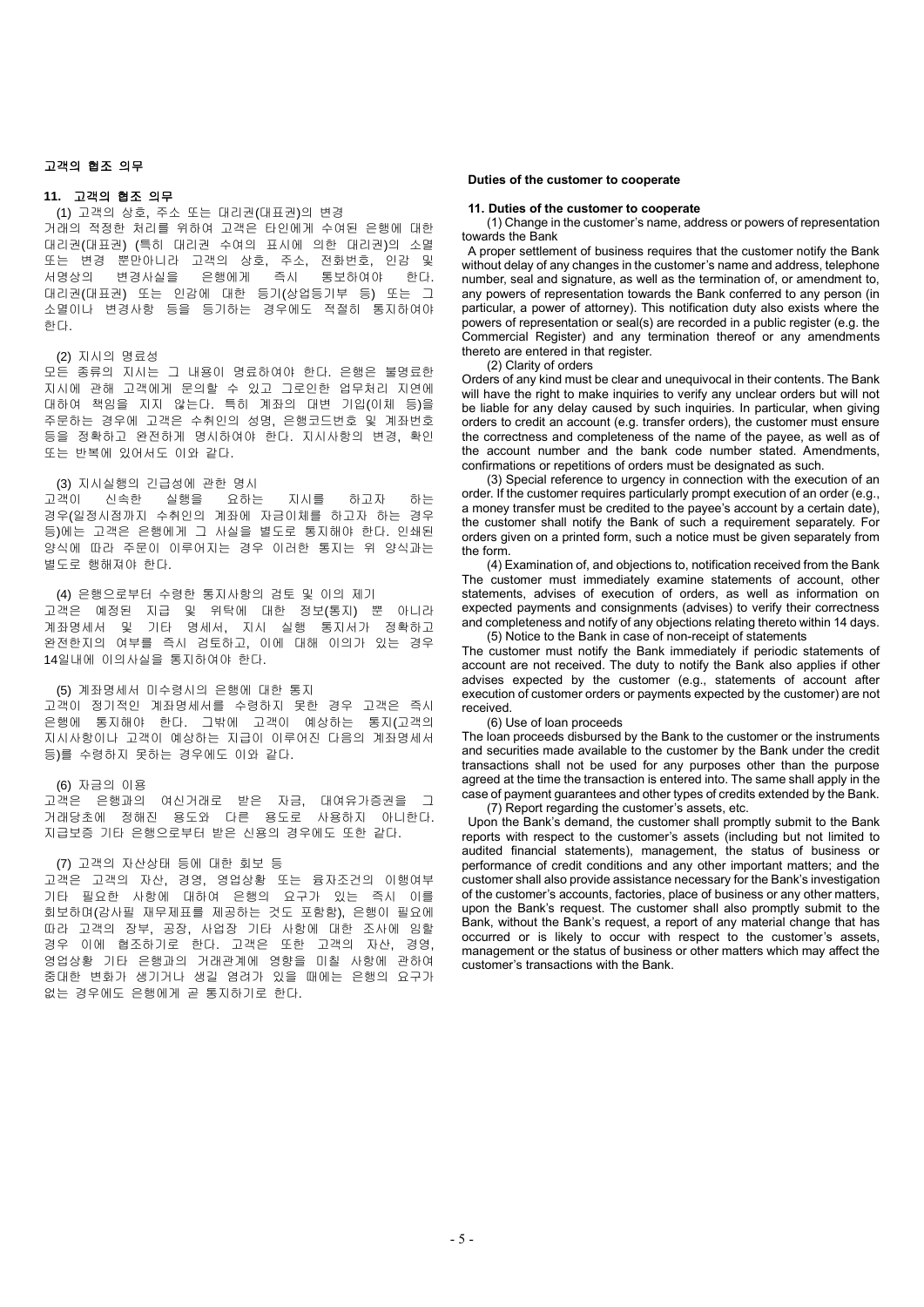## 서비스 비용 **12.** 이자**,** 수수료 및 기타 부대비용

## (1) 이자, 수수료 및 비용

일반 은행거래상의 대출 및 서비스에 대한 일반 이자 및 수수료는 은행거래요율표에 명시된 바에 따른다. 고객이 은행거래요율표에 열거된 대출이나 서비스를 이용하는 경우 은행과 고객간에 달리 약정하지 않는 한, 그 당시 유효한 은행거래요율표에 기재된 이자 및 수수료가 적용된다. 은행거래요율표에 명시되어 있지 않은 서비스가 고객의 요청에 따라 제공되거나 고객에게 이익이 되는 서비스 및 일정한 상황하에서 보수를 대가로 하는 경우에만 제공이 예상되는 서비스가 제공된 경우에는 은행은 법령이 정하는 제한범위내에서 합리적인 판단에 따라 그 수수료를 결정할 수 있다. 일반 은행거래 이외의 거래에 대한 이자 및 수수료는 별도의 약정이 없는 한 법령이 정하는 제한범위내에서 은행의 합리적인 판단에 따라 결정된다.

#### (2) 지연배상금

고객이 은행에 대한 채무의 이행을 지체한 경우에는, 지급하여야 할 금액에 대하여 법령이 정하는 제한범위내에서 은행이 정한 율로, 1년을 365일로 보고 1일 단위로 계산한 지체일수에 해당하는 지연배상금을 곧 지급한다. 그러나 외국통화로 표시된 거래에 있어서는 국제관례, 상관습 등에 따른다.

#### (3) 이자율 및 수수료율 등의 변경

은행이 제(1)항 또는 제(2)항의 이자, 할인료, 보증료, 수수료 등과 지연 배상금의 율, 계산방법, 지급이 시기 및 방법을 변경한 경우, 고객은 그것이 금융사정의 변화 그 밖의 상당한 사유로 말미암아 법령에 의거하여 정하여지는 최고율 범위내에서 상응하게 변경된 것일 때에는, 그 변경된 바에 따르기로 한다. 이 경우 은행은 변경 기준일로부터 1개월간 이를 대한민국내 모든 영업점에 게시한다.

#### (4) 이자율 및 수수료의 변경시 고객의 해지권

이자나 수수료율이 인상되는 경우 별도의 약정이 없는 한 고객은 위 제 (3)항에 따른 변경사항의 게시일로부터 1개월 이내에 그 통지로 인하여 영향을 받는 거래 관계를 해지할 수 있으며 이는 즉시 효력을 발생한다. 고객이 거래 관계를 해지하는 경우 증액된 이자 및 수수료율은 해지된 거래관계에 적용될 수 없으며, 은행은 정산을 위해 적정한 기간을 허여하여야 한다.

#### (5) 기타 부대비용

고객은 은행이 고객의 지시사항을 이행하거나 고객의 이익을 위하여 필요할 수 있다고 인정하여 기타 행위를 하는 경우 발생하는 실지급 비용(특히 전화요금, 우편요금) 또는 채권담보가제공, 공급, 해제 또는 실행된 경우 발생하는 모든 실지급 비용(특히, 공증수수료, 보관료, 담보물 보전 비용)을 부담한다. 고객과 은행간의 모든 여신거래에 관하여 보험료, 법률비용 등 부대비용을 은행이 대신 지급한 경우에는, 고객은 곧 이를 상환하며, 상환을 지체한 때에는 대신 지급한 금액에, 제(2)항에 정하는 바에 따라 대신 지급한 날로부터 다 갚을 때까지의 지연 배상금을 더하여 지급한다.

## 은행의 고객에 대한 채권을 위한 담보 **13.** 담보의 제공 또는 추가

#### (1) 은행의 담보요구권

은행은 조건부 채권(예를 들어 고객을 위하여 발급된 보증서에 따라 지급되는 금액의 상환청구 등)을 포함한 금융거래 관계로부터 발생할 수 있는 모든 채권을 위하여 고객에게 일반적인 담보제공을 요구할 수 있다.

## (2) 위험의 변경

은행이 대출약정서상 담보요구에 대한 명시적인 규정을 두지 않거나 고객에 대한 채권성립시 전체적 또는 부분적으로 담보제공

## **Cost of Bank Services**

## **12. Interest, charges and out-of-pocket expenses** (1) Interest and charges

Interest and charges for loans and services customary in private banking are set out in the List of Conditions. If a customer makes use of a loan or service listed therein and unless otherwise agreed between the Bank and the customer, the interest and charges stated in the then valid List of Conditions are applicable. For any services not stated therein which are provided following the instructions of the customer, or which are believed to be in the interests of the customer and which can, in the given circumstances, only be expected to be provided against remuneration, the Bank may at its reasonable discretion determine the charges to the extent permitted by applicable laws and regulations.

The amount of interet and charges other than for private banking shall, in the absence of any other agreement, be determined by the Bank at its reasonable discretion to the extent permitted by applicable laws and regulations.

#### (2) Default interest

Any amount not paid by the customer when due and payable shall bear interest at the default rate determined by the Bank to the extent permitted under the applicable laws and regulations, on the basis of the actual number of days elapsed and a year of 365 days; provided that in the case of foreign exchange transactions, international practices and commercial customs shall apply.

## (3) Changes in interest and charges

The customer shall be bound by and changes in the rates, computation manner or time and manner of payment, respectively, of the interest, discount charge, guarantee fee, commission or default interest as referred to in the preceding two Paragraphs, if such change is made by the Bank as a result of any change in the financial circumstances or any other reasonable causes to the extent permitted under the applicable laws and regulations. The Bank shall post a notice of such change in each business office of the Bank in Korea for one (1) month from the effective date of such change.

 (4) Customer's right of termination in case of changes in interest and charges

If the applicable rate of interest or charges are increased, the customer may, unless otherwise agreed, terminate with immediate effect the business relationship affected thereby within one month from the date when the notice of the change was posted under Paragraph (3). If the customer terminates the business relationship, any such increased interest and charges shall not be applied to the terminated business relationship. The Bank will allow an adequate period of time for the settlement.

## (5) Out-of-pocket expenses

The customer shall bear all out-of-pocket expenses which are incurred when the Bank carries out the instructions or acts in the presumed interests of the customer (in particular, telephone costs, postage) or when credit security is furnished, administered, released or realized (in particular, notarial fees, storage charges, cost of guarding items serving as collateral). In the event that the Bank pays on the customer's behalf any incidental cost or expenses, including insurance premiums and legal expenses in connection with any credit transactions between the customer and the Bank, the customer shall immediately reimburse the Bank for such payment. Any of such payment not paid on the Bank's demand shall bear interest at the default interest rate as determined pursuant to Paragraph (2) above for the period from the date of the payment by the Bank to the date of full reimbursement by the customer.

#### **Security for the Bank's Claims Against the Customer 13. Providing or increasing of security**

# (1) Right of the Bank to request security

The Bank may demand that the customer provide the customary forms of security for any claims that may arise from the banking relationship, even if such claims are conditional (e.g., reimbursement for amounts payable under a guarantee issued on behalf of the customer).

#### (2) Changes in the risk

Even if the loan agreement does not expressly require a provision of security to the Bank or even if, upon the creation of claims against the customer, the Bank has initially waived wholly or partly the provision of security, or additional security, the Bank may make such a demand at a later time, upon the occurrence of an event or upon the Bank's acquisition of knowledge of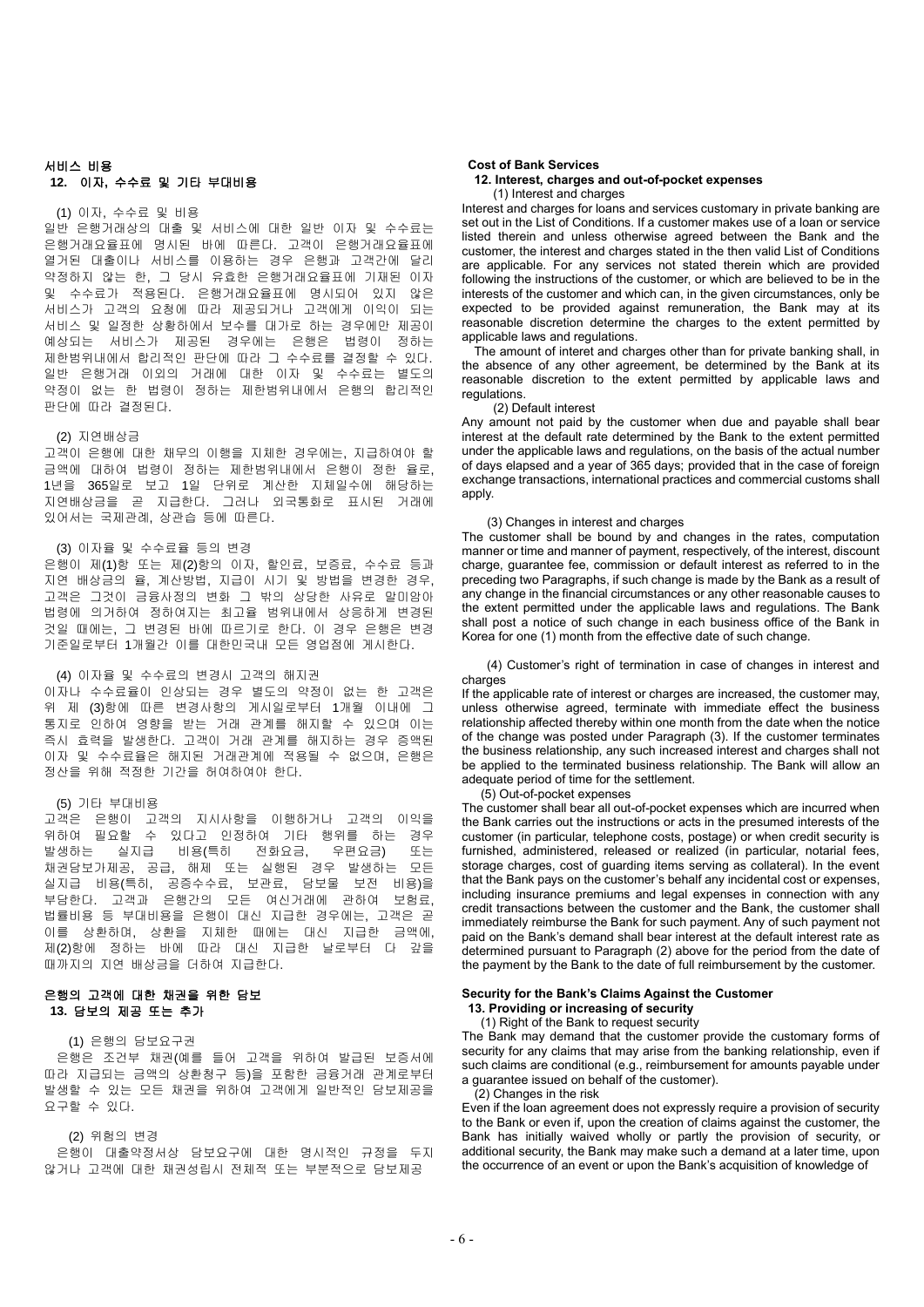또는 추가담보제공 의무를 면제한 경우라 하더라도, 고객에 대한 채권에 대하여 위험이 증가한 것으로 판단할 만한 상황이 발생하거나 은행이 이를 알게된 경우 은행은 그 이후에는 위와 같은 담보제공을 요구할 수 있다. 다음과 같은 경우에는 특히 그러하다.

-고객의 재정 상태가 현저하게 불리하게 변경된 경우

-기존 담보의 가치가 현저하게 하락되거나 고객의 귀책사유로 인하여 기존 담보의 가치가 하락하는 경우

#### (3) 담보제공 또는 추가담보 제공을 위한 기간

은행은 담보 제공이나 추가담보 제공을 위한 적절한 기간을 허여하여야 한다. 고객이 허용된 기간내에 담보제공이나 추가담보제공의 의무를 이행하지 못하여 은행이 본 일반거래약관 제 19조 (2)항에 따라 통지없이 해지의 권한을 행사하고자 하는 경우, 은행은 동 권한을 행사하기 이전에 고객에게 사전 통지하여야 한다.

## **14.** 은행을 위한 유치권 및 양도담보권

(1) 유치권

법령이 허용하는 범위 내에서 은행은 변제를 받을 때까지 은행이 점유하고 있는 고객의 수표, 환어음 또는 약속어음(통칭하여 "어음"이라 함) 기타 유가증권(그러한 유가증권에 부속된 이표 및 배당표 포함함. 이하 같음) 및 동산에 대한 유치권을 가지며 명시적으로 담보로 제공된 것이 아닐지라도 제16조에 준하여 추심 또는 처분 등의 처리를 할 수 있다.

## (2) 할인어음 및 기타 유가증권에 대한 양도담보권

 (가) 은행이 어음 기타 유가증권을 할인매입하는 경우 은행은 그러한 어음 또는 기타 유가증권상의 권리를 무조건적으로 취득한다. 이러한 어음 또는 기타 유가증권의 할인매입거래가 취소되거나 해제되는 경우에는 은행은 그러한 어음 또는 기타 유가증권을 목적으로 하는 양도담보권을 보유하는 것으로 본다.

(나) 위 (가)에 의하여 은행이 수표, 어음 기타 유가증권상의 권리를 취득하거나 이를 목적으로 하는 양도담보권을 취득하는 경우 수표, 어음 기타 유가증권의 원인거래로부터 발생하는 원인채권도 은행에 양도된 것으로 본다.

## (3) 피담보채권

위 (1)항 및 (2)항에 언급된 유치권 및 양도담보권은 은행이 국내 및 국외 영업점을 통하여 고객에 대하여 가지는 금융거래 관계로 인한 현재 및 장래의 모든 채권을 담보하기 위한 것이다.

#### (4) 유치권 또는 양도담보권의 면제

위 유치권 및 양도담보권은 은행이 특정한 목적으로만 처분할 것을 조건으로하여 은행에 예치된 자금 또는 기타 자산(환어음 지급을 위한 현금 예치 등)에 대하여는 미치지는 않는다. 은행이 발행하는 주식(은행의 주식) 및 은행이 고객의 이익을 위하여 국외에 보관하고 있는 유가증권 역시 이와 같다.

#### **15.** 피담보채권의 한도 및 담보해지

#### (1) 피담보채권 최고액

은행은 모든 담보목적물의 평가액이 금융거래관계에서 발생하는 모든 채권의 총액(피담보 채권 최고액)에 상당할 때까지 담보 및 추가담보의 제공을 요청할 수 있다. 담보목적물의 평가액은 은행이 합리적으로 결정하되 고객과 별도 약정이 있는 경우에는 그에 따른다.

#### (2) 담보의 해지

일시적인 경우를 제외하고 모든 담보의 평가액이 피담보채권 최고액을 초과하는 경우 은행은 고객의 요청이 있는 즉시 피담보채권 최고액을 초과하는 금액만큼의 담보목적물을 선택하여 담보에서 제외시키기로 한다. 제외시킬 담보목적물을 선택하는 경우 은행은 고객 또는 고객의 채무를 위하여 담보를 제공한 제3자의 정당한 이익을 고려해야 한다.

the occurrence of an event which justify a higher risk assessment of the claims against the customer, including without limitations, the following events;

- the financial status of the customer has remarkable adversely changed; or

- the value of the existing security has remarkable deteriorated or the value of the existing security has deteriorate due to causes attributable to the customer.

(3) Setting a time period for providing security or additional security

The Bank will allow adequate time for the customer to provide security or additional security. The Bank may exercise its right of termination without notice according to No. 19(2) of these General Business Conditions, if the customer has failed to provide or increase the security of additional security within such a time period, provided that the Bank must give a prior notice thereof to the customer.

## **14. Lien and yangdo dambo right in favor of the Bank**

(1) Agreement on the lien

To the extent permissible under applicable laws and regulations, the Bank shall have a lien on the cheques, bills of exchange and promissory notes (collectively, the "Bills"), or other securities (including the interest and dividend coupons pertaining thereto; the same shall apply herein after) and chattels which, in the course of banking business, have come into the possession of the Bank. The Bank shall also be entitled to collect or otherwise dispose of such check, Bills or other securities or chattels in accordance with No. 16 of these General Business Conditions.

## (2) Yangdo dambo right over items for discounted Bills and securities

 (a) The Bank acquires absolute title to discounted Bills or securities at the time of the Bank's purchase of such items, if such a discount of Bills or securities is canceled or rescinded, the Bank shall be deemed to have yangdo dambo rights in such Bills or securities.

 (b) The claims underlying the cheques, Bills or securities shall be deemed to have been assigned to the Bank simultaneously with the Bank's acquisition of title to, or yangdo dambo right over the cheques, Bills or securities.

#### (3) Secured claims

The lien and yangdo dambo right referred to in paragraph (1) and (2) above shall secure all existing, future and contingent claims against the customer arising from the banking relationship between the customer and the Bank with all its domestic and foreign offices.

## (4) Exemptions from the lien or yangdo dambo right

The Bank's lien or yangdo dambo right does not extend to such assets or funds that are entrusted to the Bank for disposal solely for specific purposes (e.g., deposit of cash for payment of a bill of exchange). The same applies to shares issued by the Bank itself (own shares) and to securities which the Bank keeps in safe custody abroad for the customer's account.

#### **15. Limitation on the secured claim and release of security** (1) Cover limit

The Bank may demand that security or additional security be provided until the assessed value of all security equals the total amount of all claims against the customer arising from the banking business relationship (cover limit). The Bank shall determine the assessed value of a security in a reasonable manner; provided that if there is any agreement between the Bank and the customer in connection with the valuation of security, such an agreement shall prevail.

## (2) Release

If the assessed value of all security exceeds the cover limit on a continuing but not a temporary basis, the Bank shall, at the customer's request, release such security as it may choose in the amount exceeding the cover limit; when selecting the security to be released, the Bank will take into account the legitimate interest of the customer or of any third party which has provided security for the customer's obligations.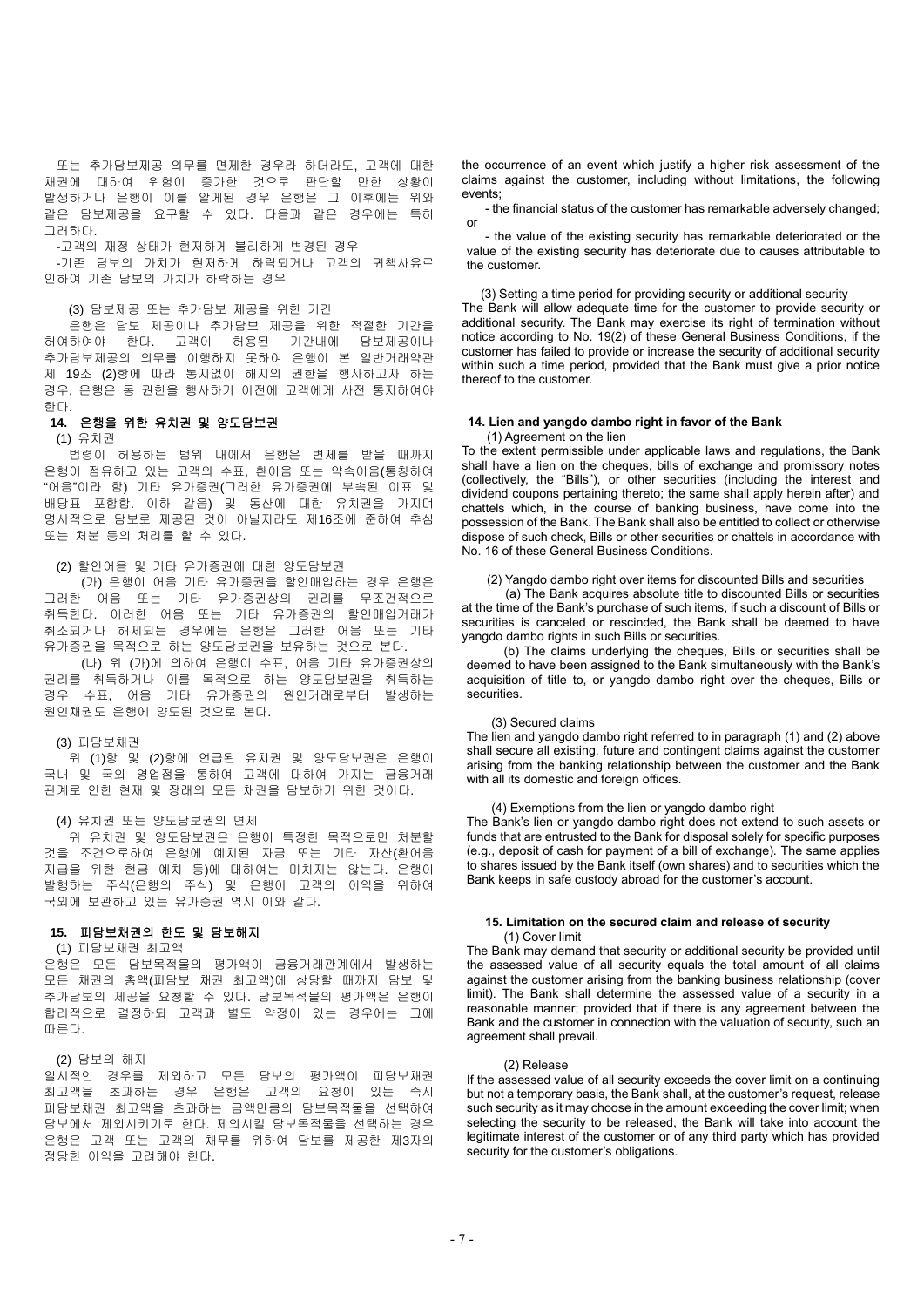# **16.** 담보권의 실행

## (1) 담보권의 실행

담보는 관련법령에 저촉되지 않는 방법, 시기, 가격 등에 의하여 추심 또는 처분하고, 그 취득금에서 모든 비용을 뺀 잔액을 제22조에 준하여 채무의 변제에 충당할 수 있기로 하며, 고객은 나머지 채무가 있는 경우에 곧 변제하여야 한다. 은행은 담보물에 대해 전체적으로 또는 은행이 선택하는 순서에 따라 부분적으로 담보권을 실행할 수 있다.

#### (2) 담보권 실행시 고려사항

담보권의 실행 및 담보목적물의 선택시 은행은 고객 및 고객의 채무를 위하여 담보를 제공한 제3자의 정당한 이익을 고려한다.

#### **17.** 은행을 위한 상계권

기한의 도래 또는 제20조에 의한 기한전의 채무 변제의무, 할인어음의 환매채무의 발생 기타의 사유로 채무자가 은행의 본지점 및 영업소에 대해 부담하는 채무를 이행하여야 하는 경우에는 은행은 그 채무와 채무자의 모든 예치금 기타 채무자가 은행의 본지점 및 영업소에 대해 갖는 채권을 법령이 허용하는 범위내에서 그 채권의 기한 도래여부 및 채권, 채무의 통화가 동종인지 여부에 불구하고 채무자에게 서면통지함으로써 상계할 수 있다. 또한, 은행은 사전의 통지나 소정의 절차를 생략하고, 채무자를 대리하여 채무자의 모든 예치금을 그 기한 도래여부에 불구하고 환급받아서 채무의 변제에 충당할 수 있다. 이 경우 은행은 그 사실을 변제충당 후 곧 채무자에게 통지한다. 은행이 사전 구상권에 의하여 상계를 하는 경우에는, 민법 제 443조의 항변권 또는 기타의 항변권에도 불구하고 상계할 수 있는 것으로 하며, 원채무 또는 구상채무에 관하여 담보가 있는 경우에도 같기로 한다. 이 경우, 은행은 보증채무의 변제기가 도래한 경우에는 상계 후 곧 보증채무를 이행하기로 한다.

#### 해지

#### **18.** 고객의 해지권

## (1) 해지권

은행 및 고객간에 기한 또는 해지에 관하여 달리 약정한 경우를 제외하고, 고객은 서면통지에 의하여 언제든지 전반적인 거래관계를 해지하거나 특정 거래관계(수표의 사용 등)를 해지할 수 있다.

(2) 정당한 사유로 인한 해지

은행 및 고객이 특정 거래관계에 대해 기한 또는 해지에 관해 별도 약정이 있는 경우라 하더라도 고객이 은행의 정당한 이익을 충분히 고려한 후 더 이상 그 거래관계를 존속시킬 수 없다는 정당한 사유가 있는 경우에는 서면통지에 의하여 해지될 수 있다.

#### **19.** 은행의 해지권

## (1) 사전 통지에 의한 해지

은행은 기한 또는 해지에 대해 약정되어 있지 않은 거래관계나 대출거래를 10일 이상으로 은행이 정한 기간의 사전 통지 후 언제든지 전체적으로 또는 부분적으로 해지할 수 있다. 통지기간을 결정함에 있어서, 은행은 고객의 정당한 이익을 고려한다.

(2) 합리적인 사유로 인한 사전 통지 없는 해지 은행은 전체적인 거래관계 혹은 특정 거래관계에 있어서 고객의 정당한 이익을 충분히 고려한 후 그러한 거래관계를 존속시킬 수 없는 합리적인 사유가 있는 경우 사전 통지 없이 당해 거래관계를 해지할 수 있다. 고객이 고객의 재정상태 등에 대하여 잘못된 진술을 한 경우로서 그러한 진술이 은행의 대출 또는 은행의 위험을 수반하는 기타 거래에 관한 결정에 있어 중요한 의미를

# **16. Enforcement of security**

## (1) Enforcement of security

The Bank may make collections on or dispose of any security, in the manner, at the time and for the price, etc., which do not contradict with relevant laws and regulations.. The Bank may deduct expenses from the proceeds and apply the remainder for the payment of the customer's obligations to the Bank pursuant to Article 22. The customer shall promptly pay any deficiency to the Bank. The Bank may enforce its security right in whole or in part and in whatever order it chooses.

## (2) Matters to be considered

When enforcing security and selecting the items to be disposed, the Bank will take into account the legitimate interest of the customer and any third party who has provided security for the obligations of the customer

## **17. Set-off by the Bank**

In the event that the customer's obligations to the Bank acting through its worldwide branches and offices is due and payable whether by maturity in accordance with its term, or acceleration upon occurrence of any of the events described in No. 20 of these General Business Conditions, or for any other causes, the Bank may, unless prohibited by applicable laws and regulations, set off by written notice to the customer any such obligation at any time against any of the customer's deposits with and any other of the customer's claims against the Bank or any of the Bank's worldwide branches and offices irrespective of the due dates thereof without regard to whether such obligations and deposits or other claims are in the same currency or not. In addition, the Bank may also make withdrawals from the customer's deposits in the customer's name, and may apply such withdrawals to the payment of the customer's obligations regardless of the arrival of the maturity of such deposits, without any advance notice and without complying with any particular procedures; provided, however, immediately after such withdrawal and application, the Bank exerciede the right of set-off for any advance reimbursement obligation of the customer, the customer hereby waives any defense permitted under Article 443 of Civil Code, whether or not any securities are furnished to the Bank with respect to the guaranteed obligation or reimbursement obligation; provided, that the Bank shall, after such set-off, duly perform its guarantee obligations at the time when it is obligated to perform in accordance with the terms of the guarantee.

## **Termination**

**18. Termination right of the customer**

 **(1) Right of termination at any time**

Unless the Bank and the customer have otherwise agreed to a term or a termination provision, the customer may at any time, with a prior written notice, terminate the banking relationship in whole or with respect to particular banking relationships (e.g., the use of cheques).

(2) Termination for reasonable cause

If the Bank and the customer have agreed on a term or a termination provision for a particular banking relationship, such relationship may also be terminated with a prior written notice if there is reasonable cause therefor which makes it unacceptable to the customer to continue the banking relationship, after having given due consideration to the legitimate interest of the Bank.

#### **19. Termination rights of the Bank**

(1) Termination upon notice

After giving notice tendered by the Bank which is not less than ten (10) days prior to the date, the Bank may at any time terminate the banking relationship or Loans in whole or with respect to particular relationships for which neither a term nor a termination provision has been agreed. In determining the notice period, the Bank will take into account the legitimate interest of the customer.

(2) Termination for reasonable cause without prior notice

The Bank may terminate the banking relationship on whole or with respect to particular relationships without prior notice if there is reasonable cause which makes it unacceptable to the Bank to continue the banking relationship, after having given due consideration to the legitimate interest of the customer. Such cause will include, without limitations, the following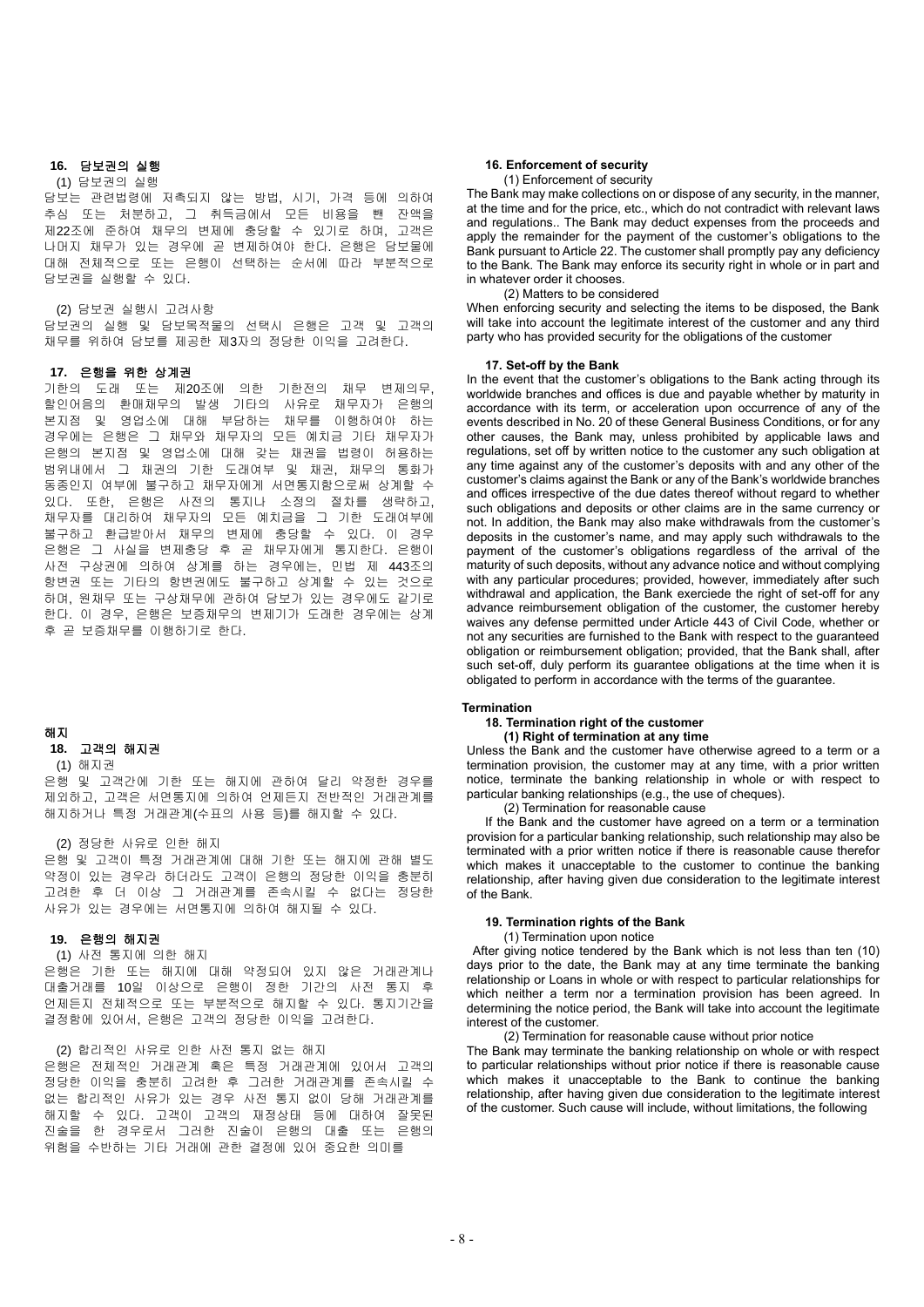갖는 경우, 또는 고객의 은행에 대한 채무이행을 위태롭게 하는 중대한 재정상태의 악화가 발생하거나 그러한 가능성이 있는 경우는 그러한 합리적인 사유를 구성한다. 또한 고객이 은행이 허용한 기간내에 본 일반거래약관의 제 13조 제(2)항 또는 기타 약정서의 규정에 따른 담보제공 또는 추가담보제공의 의무를 이행하지 못한 경우에도 은행은 사전 통지없이 거래관계를 해지할 수 있다.

(3) 해지에 따른 청산

은행은 긴급한 경우(수표계약 해지시 수표양식의 반환 등)를 제외하고 고객이 대출금의 상환등 거래관계를 청산할 수 있는 합리적인 기간을 부여한다.

## **20.** 기한전의 채무 변제의무

(1) 당연 기한전 모든 채무 변제의무 고객에 관하여 다음 각 호의 사유의 하나라도 발생한 경우에는, 고객은 은행으로부터의 독촉, 통지 등이 없어도, 당연히 은행에 대한 모든 채무의 기한의 이익을 상실하여(지급보증거래에 있어서의 사전구상채무 발생, 유가증권대여에 있어서의 기한전의 대여증권반환의무, 대여유가 증권상에 설정하였던 담보권 설정등록의 말소의무 발생을 포함함), 곧 이를 변제(또는 이행)하기로 한다.

 (가) 어떤 예치금 기타 은행에 대한 채권이나 고객이 제공한 고객 또는 제 3자 소유의 담보재산에 대하여 가압류, 압류명령 또는 경매의 신청이 있거나 체납처분 압류통지가 발송된 때 또는 기타의 방법에 의한 강제집행개시의 신청이 있거나 체납처분의 착수가 있는 때

 (나) 파산,화의개시,회사정리절차개시의 신청이 있거나, 채무불이행자명부 등재의 신청이 있는 때

 (다) 조세공과에 관하여 납기전 납부고지를 받거나, 어음교환소의 거래정지처분이 있는 때 또는 고객이 채무를 변제할 수 없음을 명시적 또는 묵시적으로 표시함으로써 지급을 정지한 때

(라) 포괄근보증인의 어떤 예치금 기타 은행에 대한 채권에 대하여 (가)호의 사유가 발생한 때

(2) 당연 기한전 당해채무 변제의무

 (가) 고객이 당해채무의 전 여신기간(기한 연장된 경우의 연장기간을 포함함)을 통하여 이자지급의 지체 회수가 4회에 달한 때에는, 고객은 은행으로부터의 독촉, 통지 등이 없어도, 당해 채무는 그때부터 당연히 기한의 이익을 상실하여, 곧 이를 변제(또는 이행)할 의무를 지기로 한다. 제 3항에 따라 은행의 청구에 의하여 기한의 이익을 상실하는 경우에는 제 3항에 정한 바에 따른다.

 (나) 고객이 이자, 분할상환금, 분할상환원리금 또는 부대채무를 지급하여야할 때로부터 계속하여 14일간 지체한 때에는, 당해채무는 그 때부터 당연히 기한의 이익을 상실하여 고객은 이를 변제(또는 이행)할 의무를 지기로 한다. 다만 은행은, 고객이 이자 등의 지급을 지체한 사실과 남은 기간내에 지급을 하지 않을 경우 기한의 이익이 당연히 상실됨을 구두 또는 서면으로 고객에게 알려주어야하며, 은행의 이러한 통지는 적어도 기한의 이익상실일 3영업일 이전에 고객에게 도달하여야 한다. 제 3항에 따라 은행의 청구에 의하여 기한의 이익을 상실하는 경우에는 제 3항에 정한 바에 따른다.

cases; (i) the customer has made incorrect statements as to the customer's financial status, provided such statements were of significant importance for the Bank's decision concerning the granting of credit or other operations involving risks for the Bank, or (ii) a substantial deterioration occurs or is expected to occur in the customer's financial status, adversely affecting the customer's ability to discharge its obligations towards the Bank. The Bank may also terminate the banking relationship without prior notice if the customer fails to comply, within the required time period allowed by the Bank, with the obligation to provide security or additional security according to No. 13(2) of these General Business Conditions or to the provisions of some other agreement.

(3) Settlement following termination

The Bank shall allow the customer a reasonable time for the settlement, in particular for the repayment of a loan, unless immediate settlement is required (e.g., the return of the cheque forms in the event of termination of a chequing agreement).

#### **20. Acceleration of obligations**

(1) Acceleration of all obligations without notice

Upon occurrence of any of the events set forth below, all obligations that the customer owes to the Bank shall immediately become due and payable without notice or demand from the Bank, and the customer shall immediately pay and perform such obligations, including without limitation the obligation to make advance reimbursements for a payment guarantee and the obligation to return, and to release the security interests on, any instruments and securities made available by the Bank to the customer.

 (a) an application is filed for an order of attachment or provisional attachment or a public auction; a notice of attachment for any delinquent taxes or other public imposts is issued; an application is filled for the enforcement of a money judgement or a court's payment order; or a foreclosure comments for delinquent taxes or public imposts; with respect to any of the customer's deposit or other claims against the Bank or any collateral under the possession of the customer or a third party provided by the customer to the Bank; or

 (b) an application is filed for bankruptcy, compulsory composition or corporate reorganization of the customer, or an application is filed for listing the customer on the registry of delinquent debtors; or

 (c) a notice is received for the collection of taxes or other public imposts prior to the due date thereof or the Clearing House suspends the customer's transactions, or the customer stops payment by admitting, expressly or impliedly, its inability to pay its obligations; or

 $(d)$  any of the events described in item (a) above occurs with respect to any deposit with or other claims against the Bank of any comprehensive kun-guarantor (the "Guarantor") of the customer's obligations to the Bank

#### (2) Acceleration of affected obligations without or with notice

(a) If the customer defaults in payment of interest at least four times over the entire term of the credit (including the extended term, if any), the obligations with respect to which the late interest payments have occurred shall immediately become due and payable without notice or demand from the Bank on the due date of the interest payment for which the customer makes a late payment for the fourth time, and the customer shall immediately pay and perform such obligations, provided, however, the provisions in Paragraph (3) shall apply to the obligations accelerated upon the notice of demand from the Bank pursuant to Paragraph (3) below.

(b) If the customer defaults in payment of interest, installment payment, principal of and interest on the installment indebtedness or any other incidental indebtedness and such default continues uncured for fourteen (14) days after due date thereof, the obligations with respect to which such default has occurred shall immediately become due and payable on the fourteenth (14th) day after the due date thereof, and the customer shall immediately pay and perform such obligations; provided, however, no later than three Business Days prior to the expiration of the said fourteen (14) days, the Bank shall notify the customer, in writing or orally, of the default and the acceleration that will result hereunder upon the customer's failure to cure the default; provided, however, the provisions in Paragraph (3) shall apply to the obligations accelerated upon the notice or demand from the Bank pursuant to Paragraph (3) below.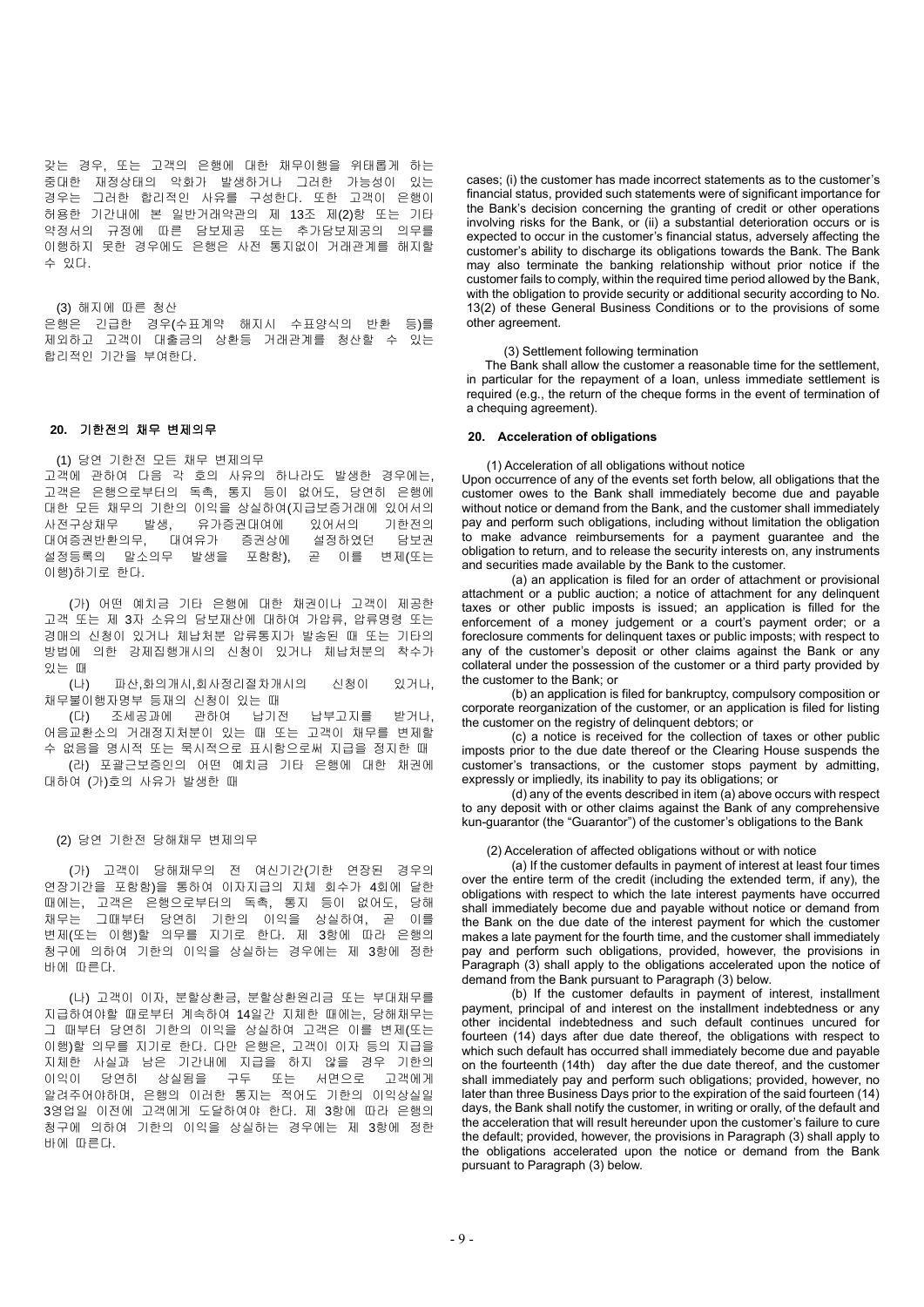(3) 은행의 청구에 의한 기한전 모든 채무의 변제의무 고객에 관하여 다음 각 호의 사유의 하나라도 발생한 경우에는, 고객은 은행의 10일 이상의 기간을 정한 독촉에 의하여, 은행에 대한 모든 채무의 기한의 이익을 상실하여, 곧 이를 변제(또는 이행)하기로 한다.

(가) 은행에 대한 수 개의 채무 중 그 한 채무라도 기한에 변제하지 아니한 때

 (나) 제 (1)항 (가)호 외의 재산에 대하여 가압류, 압류, 체납처분 압류가 있거나, 고객이 제공한 고객 또는 제 3자 소유의 담보재산에 대하여 임의경매 개시가 있는 때

(다) 본 일반거래약관 제 11조 제(6)항, 제(7)항에서 정한 약정내용을 위반하여 건전한 계속거래 유지가 어렵다고 인정된 때

(라) 허위자료제출 등 정당하지 아니한 방법으로 융자를 받은 사실이 확인된 때

 (마) 다른 제 3자와 체결한 계약의 전부 또는 일부를 이행하지 아니하거나 기타 채무불이행 상태가 발생하여 동 제 3자와의 관계에서 기한의 이익을 상실하거나 상실할 우려가 있는 상당한 사유가 발생한 때

(바) 전 각 호 외에 청산절차 개시, 결손회사와의 합병, 노사분규에 따른 사업장 폐쇄, 휴업, 관련기업의 도산, 회사경영에 영향을 미칠 법적 분쟁의 발생 등으로 현저하게 신용이 상실되었다고 인정되는 등 채권보전이 필요하다고 인정되는 객관적으로 상당한 사유가 발생한 때

(4) 은행의 청구에 의한 기한전 당해 채무의 변제의무 고객에 관하여 다음 각 호의 사유의 하나라도 발생한 경우, 고객은 은행의 10일 이상의 기간을 정한 독촉에 의하여, 은행에 대한 당해 채무 전부의 기한의 이익을 상실하여, 곧 이를 변제(또는 이행)하기로 한다.

 (가) 본 일반거래약관 제 13조 및 제 23조에서 정한 약정내용을 위반하여 채권보전이 필요하다고 인정된 때

 (나) 담보물에 대한 화재보험가입의무를 이행하지 아니하거나, 은행의 승낙없이 담보물건을 양도하여 은행에 손해를 끼친 때, 또는 시설자금을 받아 설치, 완공된 건물, 기계 등의 담보제공을 지체하는 등 은행과의 거래약정을 위반하여 정상적인 거래관계 유지가 어렵다고 인정된 때

 (다) 보증인이 (가)호에 해당하거나 그 재산에 대하여 가압류, 압류, 체납처분 압류, 경매개시가 있는 등으로 현저하게 신용이 상실되었다고 인정된 때

#### (5) 할인어음의 환매채무

어음의 할인을 받은 경우, 고객이 위 제(1)항 내지 제(4)항의 각 호에 해당한 때에는 모든 어음에 대하여, 또 어음의 주된 채무자(약속어음 발행인, 환어음 지급인을 말함)가 기일에 인수 또는 지급하지 아니하거나 제(1)항 내지 제(4)항의 각 호에 해당한 때에는, 그가 주된 채무자로 되어 있는 모든 어음에 대하여, 고객은 은행으로부터의 독촉, 통지 등이 없어도, 당연히 어음면 기재금액에 의한 환매채무를 지고, 곧 변제하기로 한다. 할인어음에 대하여 채권보전이 필요하다고 인정될 상당한 사유가 발생한 경우에는, 본 항 이외의 경우라도, 은행의 청구에 의하여 고객은 어음면 기재금액에 의한 환매채무를 지고, 곧 변제하기로 한다. 고객이 본 항에 의한 채무를 이행하기 전까지는, 은행은 어음의 소지인으로서 모든 권리를 행사할 수 있다.

(3) Acceleration of all obligations with notice

Upon the occurrence of any of the events set forth below, all obligations that the customer owes to the Bank shall become immediately due and payable on the due date designated in notice or demand tendered by the Bank more than ten (10) days prior to the due date, and the customer shall immediately pay and perform such obligations:

(a) the customer falls to pay the Bank any one of the customer's payment obligations owed to the Bank when due; or

 (b) an order or notice of attachment, provisional attachment or attachment for delinquent taxes or public imposts is issued with respect to properties of the customer other than those described in item (a) of Paragraph (1) or a private sale commences with respect to any property owned by the customer or a third party that has been provided by the sustomer to the Bank as collateral; or

 (c) the Bank determines it to be difficult to maintain a normal banking business with the customer due to the breaches by the customer of the provisions of Nos. 11 (6) and (7) of these General Business Conditions; or

 (d) the customer is found to have received credits fraudulently by submitting false documents; or

 (e) the customer fails to perform all or part of any agreements entered into with third parties or any other events of default occur under such agreements so that the acceleration thereof is effected or likely to be effected; or

 (f) any event other than those set forth above occurs to justify protection of the Bank's right, as judged on an objective standard, including, without limitation, substantial deterioration of the customer's credit status as a result of the commencement of liquidation procedures, consolidation with non-profitable company, lockout or suspension of business due to labor disputes, bankruptcy of a related company or occurrence of any legal disputes which may affect management of the customer.

## (4) Acceleration of affected obligations with notice

Upon the occurrence of any of the events set forth below, all obligations that the customer owed to the Bank with respect to which such event occurs shall immediately become due and payable on the due date designated in notice or demand tendered by the Bank more than ten (10) days prior to the due date, and the customer shall immediately pay and perform such obligations:

 (a) the Bank deems it necessary to protect its rights due to the breaches by the customer of the provisions of Nos. 13 and 23 of these General Business Conditions; or

 (b) the Bank determines it to be difficult to maintain a normal transaction with the customer due to the breaches by the customer of the provisions of the agreements with the Bank to the detriment of the Bank's interest, including, without limitation, the agreement to obtain fire insurance, the agreement not to transfer the collateral to any other person without the consent of the Bank, or the agreement to provide to the Bank as collateral the building or equipment which has been constructed, installed or manufactured with proceed of the loans extended by the Bank to the customer; or

 (c) any of the events set forth in Paragraph (a) occurs to the Guarantor or the credit status of the Guarantor is deemed to have substantially deteriorated as is evidenced by the issuance of an order or notice of attachment, provisional attachment or attachment for delinquent taxes or public imposts or the commencement of public auctions, with respect to the properties of Guarantor.

## (5) Obligation to repurchase discounted Bills

The customer shall automatically repurchase and immediately pay at the face value all the Bills discounted by the Bank, without demand or notice from the Bank, if any of the events described Paragraphs (1) through (4) above occurs with respect to the customer, and the customer shall repurchase and immediately pay at the face value all the discounted Bills which are not accepted or paid on the due date by the payor of the Bills (including the issuer of a promissory note or the drawee of a bill of exchange) or any of the events described in Paragraph (1) through (4) above occurs with respect to such payor. If deemed by the Bank to be necessary to protect its right, the customer shall upon the Bank's demand, repurchase and pay immediately the Bills at the face value thereof, regardless whether those conditions set forth above in the Paragraph are satisfied. Until the obligations above in this Paragraph are discharged in full by the customer, the Bank may exercise any and all rights as a holder of the Bill.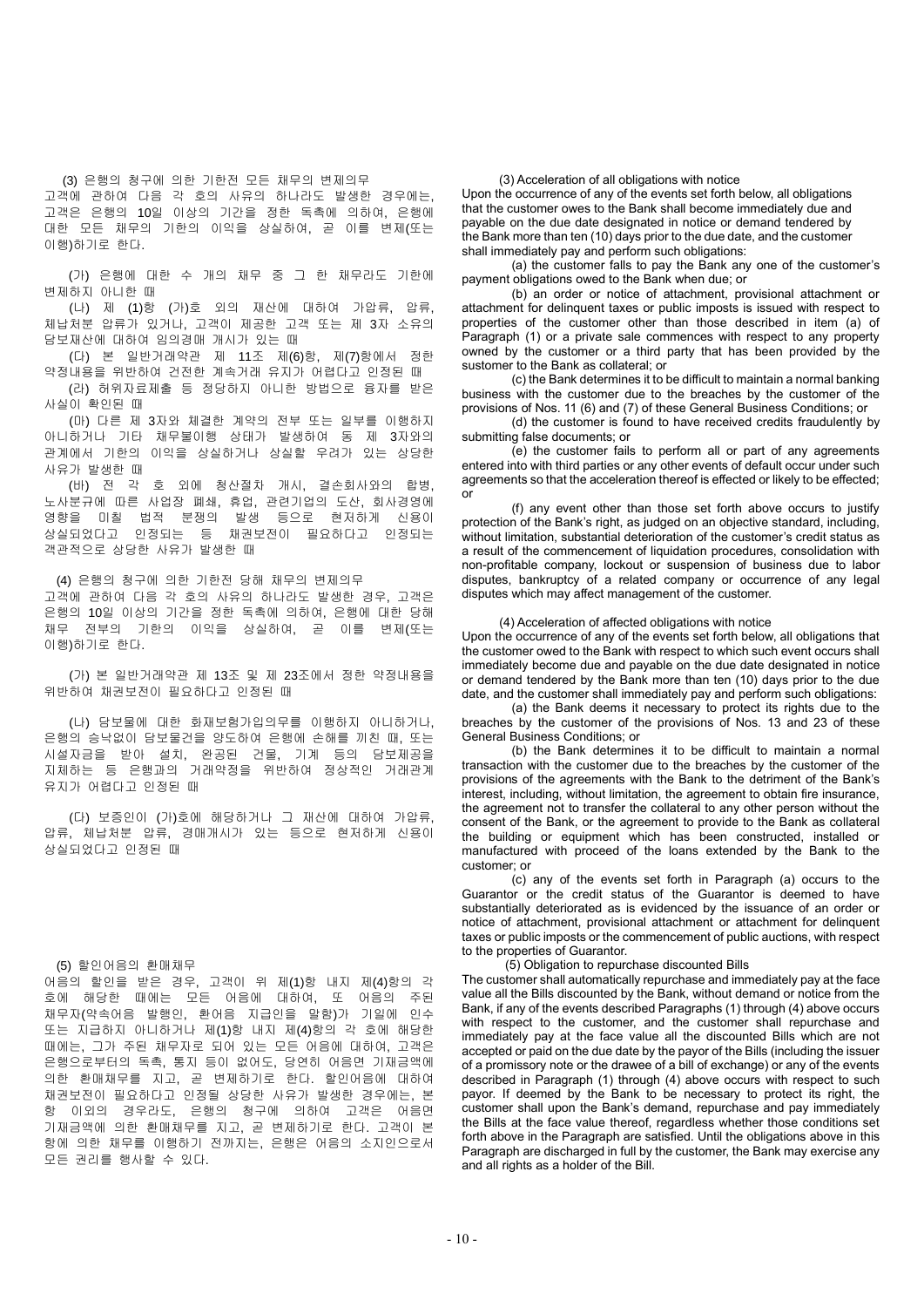#### (6) 기한의 이익의 부활

제(1)항 내지 제(5)항에 의하여 채무자가 은행에 대한 채무의 기한의 이익을 상실한 경우라도, 은행의 명시적 의사표시가 있거나, 분할상환금, 이자, 지연배상금의 수령, 어음의 개서 등 정상적인 거래의 계속이 있는 때에는 그 채무 또는 은행이 지정하는 채무의 기한의 이익 또는 어음의 할인관계는 그때부터 부활하는 것으로 한다.

## 기타

## **21.** 어음의 제시**.**교부

## (1) 은행의 어음 반환

은행이 어음거래에 있어서, 어음상의 채권에 의하지 아니하고 상계 또는 대리환급 변제충당을 할 때에는, 은행은 고객에게 그 어음을 동시에 반환하지 아니하여도 되는 것으로 하며, 어음의 반환장소는 그 거래영업점으로 한다. 이 경우, 은행은 고객이 신속하게 권리를 보전할 필요가 있을 때에는, 어음을 수령하도록 곧 통지한다. 상계에 따른 어음의 처리도 같기로 한다.

(2) 어음의 교부가 필요하지 아니한 경우

은행이 어음상의 채권에 의하여 상계 또는 대리환급 변제충당을 할 때에는, 다음 각 호의 경우에 한하여, 고객에게 어음의 제시 또는 교부를 하지 아니하여도 되기로 하며, 이 경우의 어음의 처리도 제(1)항과 같기로 한다.

 (가)은행이 채무자의 소재를 알 수 없을 때 (나)은행이 어음의 지급장소인 때 (다)교통, 통신의 두절, 추심 기타의 사유로 제시, 교부의 생략이 부득이하다고 인정되는 때

(3) 불충분한 지급의 경우 은행의 어음 소지 상계 등을 하고도 고객이 곧 이행하여야 할 나머지 채무가 있을 경우에, 어음에 고객 이외의 어음상 채무자가 있는 때에는, 은행은 그 어음을 계속 점유하고 추심 또는 처분하여, 채무의 변제에 충당할 수 있기로 한다.

(4) 어음의 제시없는 지급 요구 은행이 어음상의 채권의 시효중단을 위한 독촉을 할 경우에도, 어음의 제시를 생략할 수 있기로 한다.

(5) 서울 어음교환소 규약 등의 적용

은행을 지급장소로 하여 발행되거나 은행이 고객으로부터 할인매입한 또는 추심위임받은 어음, 제증서에 관하여는 서울어음교환소 또는 기타 관련 지역의 어음교환소 규약 및 시행세칙이 적용되며, 은행에 대하여 적용되는 금융결제원 또는 그 산하기관의 규정, 규약은 고객에 대하여도 구속력이 미치는 것으로 본다.

## **22.** 은행의 변제 등의 충당지정

#### (1) 채무간의 충당 지정

고객이 변제하거나, 은행이 상계 또는 대리환급 변제충당을 하는 경우에, 채무자의 채무전액을 소멸시키기에 부족한 때에는, 비용, 수수료, 이자, 원금의 순서로 충당하기로 한다. 그러나 은행은 고객에게 불리하지 않은 범위내에서 충당순서를 달리 할 수 있다.

## (6) Cancellation of acceleration

In the case of acceleration of the customer's obligation under Paragraphs (1) through (5) above, if the Bank expressly waives the effect of such Paragraphs or if normal banking transactions are resumed between the Bank and the customer notwithstanding such acceleration (e.g., the Bank receives an installment payment, interest or default interest or allows renewal of Bills), such acceleration shall be deemed to have been rescinded with respect to such obligations or the obligations designated by the Bank or the Bill discount transaction shall be restored as of the time of the Bank's waiver or resumption of the normal banking transactions.

## **Miscellaneous**

**21. Presentment and delivery of Bills**

(1) Return of Bills by the Bank

If the Bank effects set-offs or makes withdrawals and appropriations without exercising the Bank's rights under the Bills, the Bank will not be required to simultaneously return any such Bills to the customer. In the event that the Bills are returned to the customer, Bills shall be returned at the Bank's office which conducts banking transactions with the customer and the Bank shall request prompt acceptance by the customer of the Bill if required for the effective protection of the customer's right. Same procedures shall apply to the handling of the Bills in the event of set-offs by the customer.

(2) No delivery of Bills in certain circumstances

If the Bank effects set-offs or makes withdrawals and appropriations by exercising the Bank's right under the Bills, the Bank will not be required to present or deliver any such Bills to the customer if any of the following conditions is satisfied and the provisions of Paragraph (1) shall apply with respect to the handling of the Bills:

(a) If the Bank does not know the customer's current address.

 (b) If the Bank is the place designated as the place at which such Bills are payable; or

 (c) If the Bank deems it unavoidable to omit presentment or delivery of the Bills to the customer for such reasons as interruption of transport or communication, or use for collection, etc.

(3) Retention of Bills by the Bank in case of insufficient payment if any of the customer's obligations to the Bank that are due and payable are not paid in full, after a set-off, etc, has been effected, and other parties are liable under the Bills in addition to the customer, the Bank may retain such Bills, and may apply the proceeds of collection or disposition of them to the payment of the customer's obligations.

(4) Demand for payment without presentation of Bills

The Bank may make a demand for payments without presenting the Bills for the purpose of tolling the statute of limitations for recovery on the Bills. (5) Regulations of Seoul Clearing House, etc.

The regulations and implementation rules of Seoul Clearing House or other relevant clearing house shall apply to the Bills and other instruments payable at the Bank or purchased by the Bank or delivered to the Bank for collection. The customer shall also be bound by the regulations and rules of Korea

Financial Telecommunications and Clearings Institute or any agency thereof

## **22. Order of application by the Bank**

that are applicable to the Bank.

(1) Order of application among obligations

In the event that payments made by the customer or set-offs or withdrawals and application made by the Bank are insufficient to satisfy all of the customer's obligations, the Bank shall apply such payments and/or such setoffs or withdrawals to the satisfaction of first, the expenses, second, the fees, third, the interest and forth, the principal of the customer's obligation, in such order as applicable; provided, however, the Bank may change the order of application unless such change is adverse to the customer's interest.